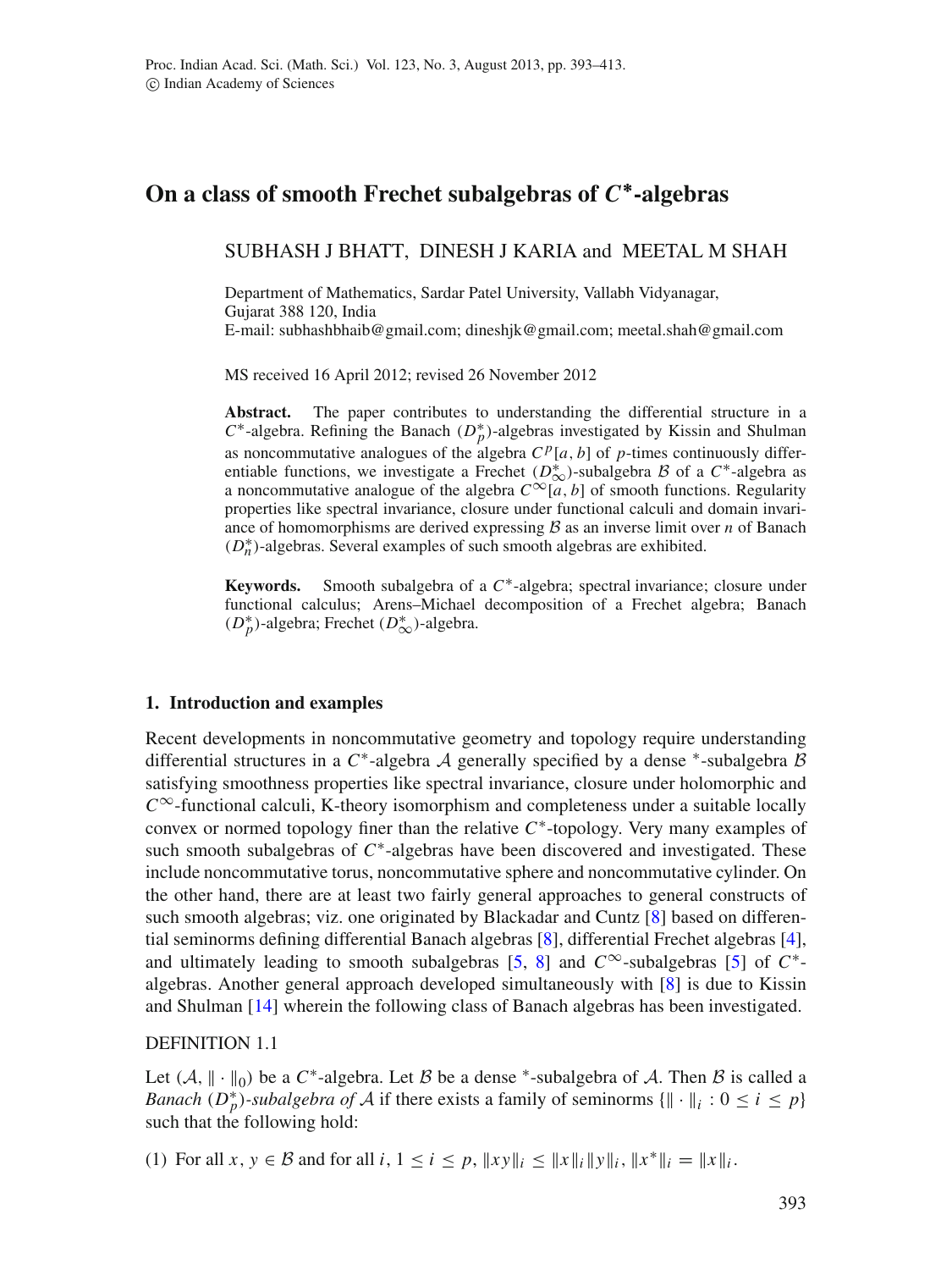- (2) For each  $i, 1 \le i \le p$ , there exists  $D_i > 0$  such that  $||xy||_i \le D_i(||x||_i||y||_{i-1} +$  $||x||_{i-1}$  $||y||_i$  *for all x, y in B.*
- (3)  $\|\cdot\|_p$  is a norm and  $(\mathcal{B}, \|\cdot\|_p)$  is a Banach algebra.

A Banach ( $D_p^*$ )-subalgebra of a  $C^*$ -algebra is envisaged as a noncommutative analogue of the commutative Banach algebra  $C^p[a, b]$  of p-times continuously differentiable functions on a closed and bounded interval [a, b]. The smoothness properties of  $(\mathcal{B}, \{ \} | \cdot \|_{i} :$  $0 \le i \le p$ }) as well as ideal structure have been investigated in [\[14\]](#page-20-0); and in the particular case of  $p = 1$ , Banach ( $D_1^*$ )-subalgebras of the  $C^*$ -algebra of bounded operators (and also of compact operators) have been studied in detail in [\[15](#page-20-1)[–17\]](#page-20-2) by analysing the firstorder differential structure defined by a closed symmetric operator. As a natural sequel to Banach  $(D_p^*)$ -algebras, the following infinite order version has been proposed in [\[2\]](#page-19-3) as a noncommutative analogue of  $C^{\infty}[a, b]$ .

#### DEFINITION 1.2

Let  $(A, \|\cdot\|_0)$  be a  $C^*$ -algebra. Let B be a dense \*-subalgebra of A. Then B is called a *Frechet* ( $D^*_{\infty}$ )*-subalgebra of* A if there exists a sequence of seminorms { $\|\cdot\|_i : 0 \le i$  $\infty$ } such that the following hold:

- (1) For all  $i, 1 \le i < \infty$ , for all  $x, y$  in  $\mathcal{B}, ||xy||_i \le ||x||_i ||y||_i, ||x^*||_i = ||x||_i$ .
- (2) For each *i*,  $1 \le i < \infty$ , there exists  $D_i > 0$  such that  $||xy||_i \le D_i(||x||_i||y||_{i-1}$  +  $||x||_{i-1}$   $||y||_i$  holds for all *x*, *y* in *B*.
- (3) B is a Hausdorff Frechet \*-algebra with the topology  $\tau$  defined by the seminorms  $\{\|\cdot\|_i : 0 \leq i < \infty\}.$

The purpose of the present paper is to understand the differential structure in  $A$  defined by  $\beta$  by investigating smoothness properties of  $\beta$ . The paper is organized as follows. In § [2,](#page-5-0) it is shown that if a <sup>\*</sup>-subalgebra C of A contains a Frechet  $(D^*_{\infty})$ -subalgebra  $(\mathcal{B}, \{ \| \cdot \|_i : 0 \le i < \infty \})$ , and is a Banach algebra with some norm, then it contains the completion of B in some  $\|\cdot\|_p$ . This provides an analogue of an old result of Silov [\[21\]](#page-20-3) on algebras of smooth functions. It is shown that a Frechet (*D*<sup>∗</sup> <sup>∞</sup>)-subalgebra of a *C*∗-algebra cannot be a Banach algebra under any norm, unless it is a Banach (*D*<sup>∗</sup> *<sup>p</sup>*)-algebra for some  $p, 1 \leq p < \infty$ . The property of being a  $(D^*_{\infty})$ -subalgebra of a  $C^*$ -algebra is preserved by amalgamation of identity, tensoring with matrices, completion and by direct sums modelled on sequence spaces  $c_0$  and  $c$ . In § [3,](#page-10-0) a Frechet  $(D^*_{\infty})$ -subalgebra  $B$  of a  $C^*$ -algebra A is realized as  $B = \lim_{k \to \infty} \tilde{B}_k$  inverse limit of a sequence  $(\tilde{B}_k)$  of Banach \*-algebras such that each  $\tilde{B_k}$  is a Banach  $(D_k^*)$ -subalgebra of A. This is used to show that B is spectrally invariant in  $A$ ;  $B$  is closed under the holomorphic functional calculus of  $A$  as well the  $C^{\infty}$ -functional calculus for self-adjoint elements of A; and that the quotient of a Frechet (*D*<sup>∗</sup> <sup>∞</sup>)-subalgebra of a *C*∗-algebra by an appropriate ideal is a Frechet (*D*<sup>∗</sup> <sup>∞</sup>)-subalgebra of a  $C^*$ -algebra. It is also shown that a  $(D^*_{\infty})$ -algebra behaves like a  $C^*$ -algebra with respect to homomorphisms. As a whole, the paper is intended to be a supplement to  $[14, 15]$  $[14, 15]$  $[14, 15]$ . We end this section with some examples of Frechet (*D*<sup>∗</sup> <sup>∞</sup>)-subalgebras of *C*∗-algebras.

*Example* 1.3. Let  $C[a, b]$  be the supnorm  $C^*$ -algebra of continuous functions on [*a*, *b*]. Let  $C^{\infty}[a, b]$  be the Frechet subalgebra of all  $C^{\infty}$ -functions on [*a*, *b*], the Frechet topology being defined by the sequence of norms  $\{p_k\}$ , where  $p_k(f) = \sum_{i=0}^k \frac{\|f^{(i)}\|_{\infty}}{i!}$ .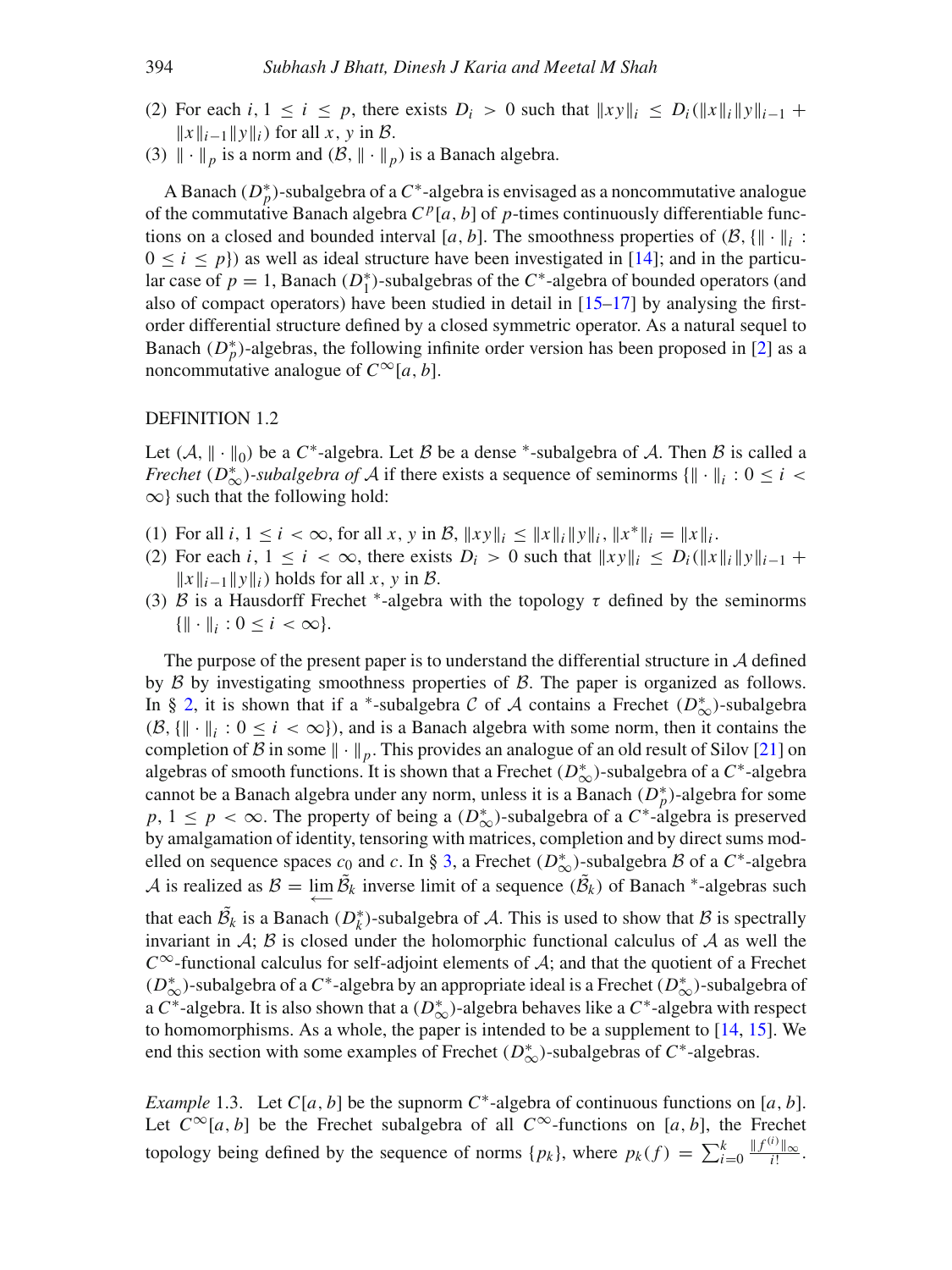The algebra  $C^{\infty}[a, b]$  is a Frechet  $(D^*_{\infty})$ -subalgebra of  $C[a, b]$ . Let B be a Frechet (*D*<sup>∗</sup> <sup>∞</sup>)-subalgebra of a *C*∗-algebra A. Then with appropriate sequences of norms, each of the vector valued function algebras  $C([a, b], \mathcal{B})$ ,  $C^{\infty}([a, b], \mathcal{A})$  and  $C^{\infty}([a, b], \mathcal{B})$  is a Frechet ( $D^*_{\infty}$ )-subalgebra of the  $C^*$ -algebra  $C([a, b], \mathcal{A})$ . One can also consider the multivariate analogue of this.

*Example* 1.4. *Differential Frechet algebras.* This class of noncommutative smooth algebras has been considered in [\[4](#page-19-1), [5\]](#page-19-2) as a natural sequel to differential Banach algebras considered in [\[8,](#page-19-0) [14\]](#page-20-0). Let U be a dense \*-subalgebra of a  $C^*$ -algebra  $(A, \|\cdot\|_0)$ . Let  $\omega$  be the collection of all sequences of nonnegative real numbers. A *differential norm* on U is a map  $T: \mathcal{U} \to \omega$ , where  $x \in \mathcal{U} \mapsto (T_0(x), T_1(x), T_2(x), ...) \in \omega$ , such that the following hold for all *x*, *y* in *U*, for all scalars  $\lambda \in \mathbb{C}$ .

- (1)  $T_0(x) = ||x||_0.$
- (2)  $T(x + y) \leq T(x) + T(y)$  in the sense that for each  $k, T_k(x + y) \leq T_k(x) + T_k(y)$ .
- (3)  $T(\lambda x) = |\lambda| T(x)$ .
- (4)  $T(xy) \leq kT(x)T(y)$ ; i.e. there exist nonnegative numbers  $k = (k_{i,j})$  such that for  $\text{each } k, T_k(xy) \leq \sum_{i+j=k} k_{i,j} T_i(x) T_j(y).$
- (5)  $T_k(x^*) = T_k(x)$  for all *k*.

Contrary to [\[8\]](#page-19-0), we do not assume the  $l^1(\mathbb{N})$ -summability of T. Differential norms arise from powers of derivations and <sup>∗</sup>-homomorphisms into graded normed <sup>∗</sup>-algebras. Taking differential norms as basis, a general theory of smooth subalgebras was initiated in [\[8](#page-19-0)]; which was further developed in [\[5\]](#page-19-2) at the level of generality of the present definition. Let  $r_k = \max_{i+j \le k} (k_{i,j})$ ; let  $p_k(x) = r_k \sum_{j=0}^k T_j(x), 0 \le k < \infty$ . Then for each *k*, there exist  $D_k > 0$ ,  $m_k > 0$  such that  $p_k(x) \leq m_k p_k(x) p_k(y)$  as well as  $p_k(xy) \leq$  $D_k\{p_k(x)p_{k-1}(y) + p_{k-1}(x)p_k(y)\}\$  holds for all *x*, *y*. The differential Frechet <sup>\*</sup>-algebra  $C^{\infty}(\mathcal{U}, T)$  defined by *T* is the completion of *U* in the sequence of seminorms (*p<sub>k</sub>*); and is realized as  $C^{\infty}(\mathcal{U}, T) = \lim_{\longleftarrow} C^{k}(\mathcal{U}, T)$ , the inverse limit of Banach <sup>∗</sup>-algebras  $C^{k}(\mathcal{U}, T)$ , which are completions of  $\mathcal U$  in the norms  $p_k$ . If T is closable with respect to  $\|\cdot\|_0$  (i.e. for each *k*, the identity map  $(U, T_k) \rightarrow (U, \|\cdot\|_0)$  is closable), then  $C^{\infty}(U, T)$  is a Frechet ( $D^*_{\infty}$ )-subalgebra of A; and each  $C^k$ (U, T) is a Banach ( $D^*$ <sub>k</sub>)-subalgebra of A.

#### *Example* 1.5. *Frechet algebras defined by derivations*

(i) Let  $\delta : D(\delta) \to A$  be a closed \*-derivation defined on a dense \*-subalgebra  $D(\delta)$  in a *C*<sup>\*</sup>-algebra (*A*,  $\|\cdot\|_0$ ). Let the domain  $C^n(\delta) := D(\delta^n)$  be the domain of  $\delta^n$  which is a dense Banach \*-subalgebra of A with norm  $||x||_n := \sum_{j=0}^n (||\delta^j(x)||_0/j!)$  [\[9](#page-19-4)]. The  $C^\infty$ domain  $C^{\infty}(\delta) := \bigcap_{n=0}^{\infty} C^n(\delta)$  is a dense Frechet <sup>\*</sup>-subalgebra of A with the topology  $\tau$  defined by the seminorms  $\{ \| \cdot \|_n : n \in \mathbb{N} \cup \{0\} \}$  satisfying for each *n* and for *x*, *y*,  $||xy||_n \le ||x||_n ||y||_n$  and for each  $n \ge 1$ ,  $||xy||_n \le ||x||_n ||y||_{n-1} + ||x||_{n-1} ||y||_n$ . Thus ( $\mathcal{B}$ ,  $\tau$ ) is a Frechet ( $D_{\infty}^*$ )-subalgebra of A. Notice that if  $\delta$  is a generator, then by Theorem 9, p. 412 of [\[14\]](#page-20-0), the norms  $\|\cdot\|_n$  are the first order norms in the sense that there exist  $D_n > 0$  such that  $||xy||_n \le D_n \{||x||_n ||y||_0 + ||x||_0 ||y||_n\}$  for all *x*, *y* in  $C^{\infty}(\delta)$ .

(ii) This is a  $(D^*_{\infty})$ -analogue of Example 2, p. 406 of [\[14](#page-20-0)]. Let  $(\mathcal{A}, \|\cdot\|)$  be a  $C^*$ algebra. Let  $(\delta_k)$  be a sequence of closed \*-derivations on A,  $\delta_k$  having domain  $D(\delta_k)$ ,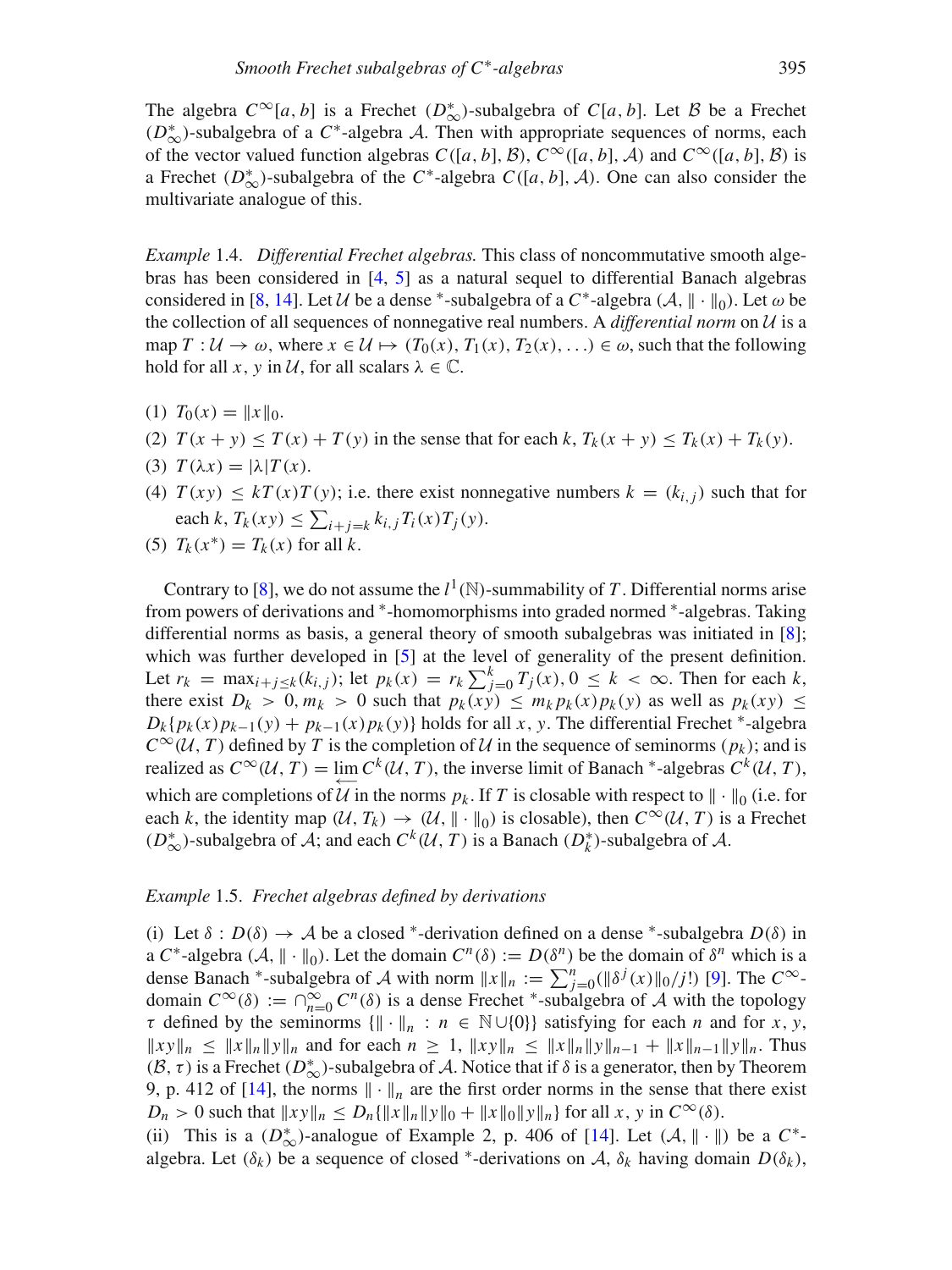a dense <sup>\*</sup>-subalgebra of A. Let  $1 \leq p \leq \infty$  and let  $K_p = (\delta_1, \delta_2, \ldots, \delta_p)$  be a set of *p* number of derivations from this. The following Banach  $(D_p^*)$ -algebra has been constructed in [\[14\]](#page-20-0). For any subset  $S = \{k_1, k_2, k_3, ..., k_m\}, k_1 > k_2 > k_3 > k_1$  $\cdots > k_m$  of  $\{p, p-1, p-2, \ldots, 2, 1\}$ , let  $\delta_S(x) = \delta_{k_1} \delta_{k_2} \cdots \delta_{k_m}(x)$  having domain *D*( $\delta$ *S*). Let *D*( $\delta_p \delta_{p-1} \cdots \delta_2 \delta_1$ ) = ∩*S*{*D*( $\delta$ *S*)}, *S* varying over all decreasing subsets of  ${p, p-1, ..., 2, 1}.$  For  $x \in D(\delta_p \delta_{p-1} \cdots \delta_1)$ , define  $||x||_0 = ||x||, ||x||_i = \sum_{S} {||\delta_S(x)||$ *S* as above}. For all appropriate *x*, *y*, the following are noted in [\[14\]](#page-20-0).

- (1) For any *S* ⊂ {*p*, *p* − 1, ..., 2, 1},  $δ_S(xy) = ∑_Q δ_Q(x)δ_{S-Q}(y)$ .
- (2) For each *i*,  $||xy||_i \le \sum_S \sum_Q ||\delta_Q(x)|| ||\delta_{S-Q}(y)||$ , where *S* ranges over all subsets of  ${i, i - 1, \ldots, 2, 1}$  and *O* ranges over all subsets of *S*.
- (3)  $||xy||_i \leq ||x||_i ||y||_i$  for all *i*.
- (4)  $||xy||_i \le ||x||_i ||y||_{i-1} + ||x||_{i-1} ||y||_i$  for all  $i \ge 1$ .
- (5)  $(D(\delta_p \delta_{p-1} \cdots \delta_1), \| \cdot \|_p)$  is a Banach <sup>\*</sup>-algebra.

Thus  $D(\delta_p \delta_{p-1} \cdots \delta_1)$  is a Banach  $(D_p^*)$ -subalgebra of the *C*<sup>∗</sup>-algebra *A*. Now let  $(D({\delta_k})_0^{\infty}) := \bigcap_{p=0}^{\infty} D({\delta_p}{\delta_{p-1}} \cdots {\delta_1})$  with the topology defined by the sequence of norms  $\{\Vert . \Vert_i : 0 \le i < \infty \}$ . Then  $D(\{\delta_k\}_{0}^{\infty})$  is a Frechet  $(D_{\infty}^*)$ -subalgebra of the *C*∗-algebra A.

*Example* 1.6. *Smooth elements of a C*∗*-algebra defined by a Lie group action.* Let *G* be a Lie group acting on a unital  $C^*$ -algebra A by continuous <sup>\*</sup>-automorphisms defined by the homomorphism  $\alpha$  :  $G \to \text{aut}(G)$  satisfying  $\alpha_{st} = \alpha_s \alpha_t$  for all *s*, *t* in *G*. Let  $\triangle$  be the collection of all infinitesimal generators of actions of one parameter subgroups of *G*; viz.  $\Delta = \{(d/dt)\alpha_{u(t)} : t \to u(t) \text{ is a continuous *-homomorphism from } \mathbb{R} \text{ to } G\}$  consisting of derivations on A. By a theorem of Malliavin (Chapter 1 of [\[9](#page-19-4)]),  $\triangle$  is a finite dimensional vector space. Let  $\{\delta_1, \delta_1, \ldots, \delta_d\}$  be a basis for  $\triangle$ . The class  $C^n(\mathcal{A})$  of  $C^n$ -elements of  $\mathcal A$ consists of all  $x \in A$  such that  $x \in D(\delta_{i_1} \delta_{i_2} \cdots \delta_{i_n})$  where  $\{\delta_{i_1}, \delta_{i_2}, \ldots, \delta_{i_n}\}$  is an ordered *n*-tuple from  $\{\delta_1, \delta_2, \ldots, \delta_d\}$ . It is a Banach  $*$ -algebra with norm

$$
||x||_n := ||x||_0 + \sum_{k=1}^n \sum_{i_1, i_2, \dots, i_k=1}^d (1/k!) ||\delta_{i_1}\delta_{i_2}\cdots \delta_{i_k}x||.
$$

Let  $C^{\infty}(\mathcal{A}) = \lim_{\leftarrow} C^n(\mathcal{A}) = \bigcap_{n=0}^{\infty} C^n(\mathcal{A})$  with the topology defined by the sequence of norms  $\{ \| \cdot \|_n : n \in \mathbb{N} \cup \{0\} \}$ . It is a Frechet  $(D^*_{\infty})$ -subalgebra of A.

#### *Example* 1.7. *Schatten–von Neumann classes and Fredholm module*

(a) Let H be a separable infinite dimensional Hilbert space. Let  $\mathcal{K}(\mathcal{H})$  be the  $C^*$ -algebra of all compact operators; and let  $C^p(\mathcal{H})$ ,  $1 \leq p < \infty$ , be the dense Banach <sup>∗</sup>-subalgebra consisting of operators of Schatten–von Neumann class with Schatten norm  $\|\cdot\|_p$ . Then

$$
\mathcal{C}^1 \subset \mathcal{C}^p \subset \mathcal{C}^q \subset \mathcal{K}(\mathcal{H})
$$

whenever  $1 \le p \le q < \infty$  and  $p, q \in \mathbb{R}^+$ , and  $\|\cdot\|_0 \le \|\cdot\|_q \le \|\cdot\|_p \le \|\cdot\|_1$ . For all  $f(x, y)$  in  $\mathcal{C}^p$ ,  $||xy||_p = \frac{1}{2} {||xy||_p + ||xy||_p} \le \frac{1}{2} {||x||_0 ||y||_p + ||y||_0 ||x||_p}$  showing that the pair  $\{\|\cdot\|_0, \|\cdot\|_p\}$  is a differential norm of order 1 on  $\mathcal{C}^p(\mathcal{H})$ . Let  $\mathcal{C}^{1+} = \bigcap_{p=1}^{\infty} \mathcal{C}^{1+\frac{1}{p}}(\mathcal{H})$ .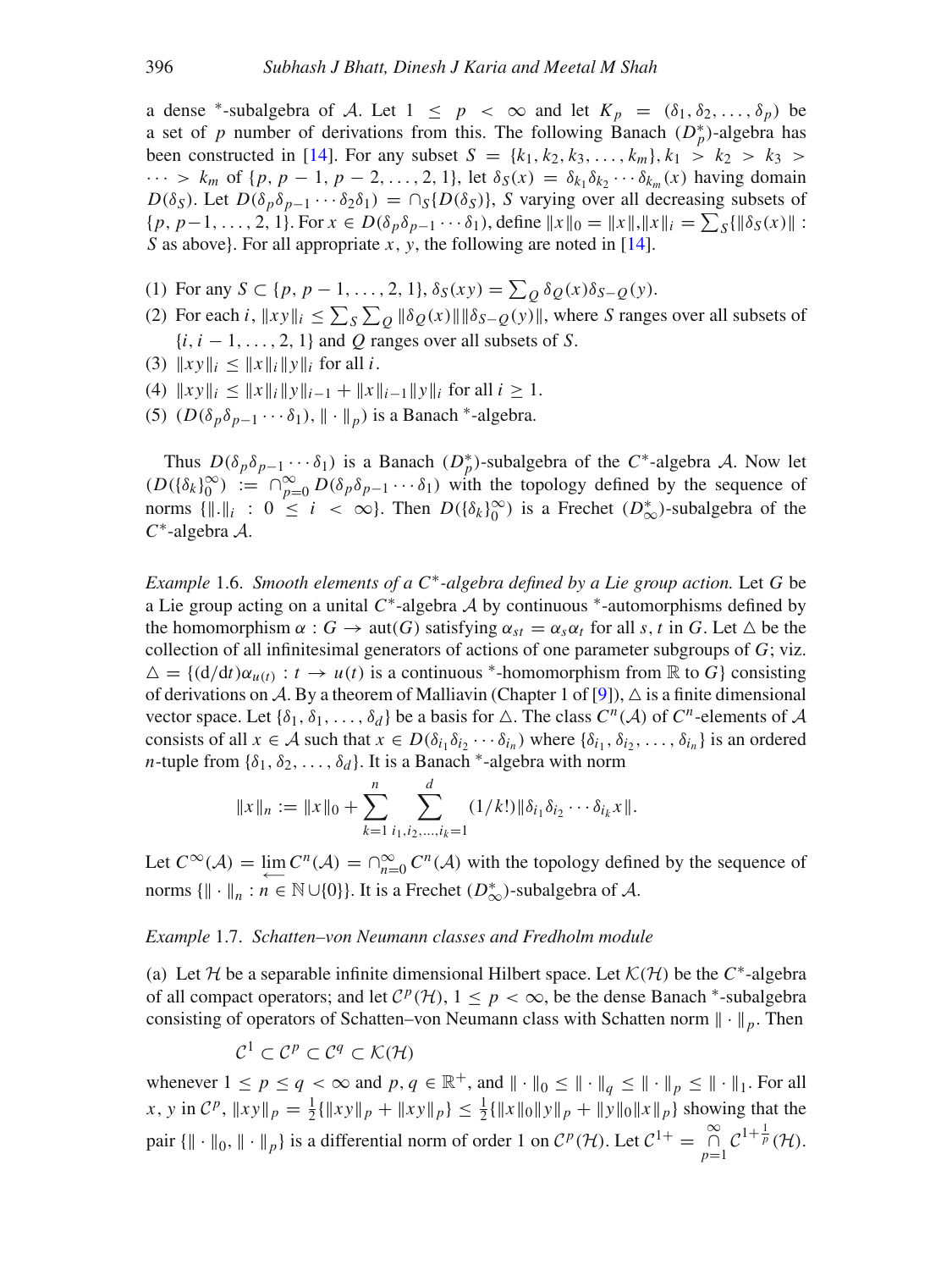For  $x \in C^{1+}$ , let  $|x|_p = ||x||_{1+\frac{1}{p}}$  for  $p = 1, 2, 3, ...$  Then on  $C^{1+}$ ,  $|\cdot|_1 \leq |\cdot|_2 \leq ... \leq$  $|\cdot|_n \leq |\cdot|_{n+1} \leq \cdots$ . Also,

$$
|xy|_n \le ||x||_0 |y|_n + |x|_n ||y||_0 \le |x|_{n-1} |y|_n + |x|_n |y|_{n-1}, \quad \text{for all } x, y \in \mathcal{C}^{1+};
$$

and  $C^1(\mathcal{H}) \subset C^{1+}(\mathcal{H}) \subset C^2(\mathcal{H}) \subset \mathcal{K}(\mathcal{H})$  are all continuous embeddings with  $\|\cdot\|_0 \leq$  $|\cdot|_n \leq ||\cdot||_1$  on  $C^1(\mathcal{H})$ . The algebra  $C^{1+}$  is a Frechet  $(D^*_{\infty})$ -subalgebra of  $\mathcal{K}(\mathcal{H})$  with norms  $\{\vert \cdot \vert_n : n = 1, 2, 3, \ldots \}$ . We can analogously consider  $C^{p+}$  for  $p > 1$ . (b) Let  $(A, \|\cdot\|_0)$  be a  $C^*$ -algebra of operators on a Hilbert space H. Let  $(A, H, D)$  be

a *Fredholm module* [\[10](#page-19-5)] so that

(1)  $D : \mathcal{H} \to \mathcal{H}$  is a bounded self-adjoint operator; and

(2) for all  $x \in A$ , the commutator  $[D, x] \in \mathcal{K}(\mathcal{H})$ .

Let  $\delta : A \to B(H)$  be the derivation defined by *D* as  $\delta(x) = i[D, x]$ . For  $1 \le p < \infty$ , let  $A_p := \{x \in A : \delta(x) \in C^p(\mathcal{H})\}$  be the *p*-summable part of A. It is a Banach \*-algebra with norm  $|x|_p := ||x||_0 + ||\delta(x)||_p$ . Assume that each  $A_p$  is dense in A. Let  $A_{p+} := \bigcap_{p < r \leq \infty} A_r$  with the topology  $\tau_p$  defined by norms  $\{ | \cdot |_r : p < r \leq \infty \}$ . Notice that  $A_{p+} = \bigcap_{k=1}^{\infty} A_{p+\frac{1}{k}}$ ; the topology  $\tau_p$  is also defined by the increasing sequence of norms  $N_k(x) = \|x\|_0 + \|\delta(x)\|_{p+\frac{1}{k}}, k = 1, 2, 3, ...$  satisfying, for all *k*,  $N_k(xy) \le$  $N_k(x)N_k(y)$  and  $N_k(xy) \le ||x||_0 N_k(y) + ||y||_0 N_k(x) \le N_{k-1}(x)N_k(y) + N_k(x)N_{k-1}(y)$ for all *x*, *y*. Also, for all  $p$ ,  $\mathcal{A}_p \subset \mathcal{A}_{p+1} \subset \mathcal{A}$ ; and  $||x_0|| + ||\delta(x)||_{p+1} \leq N_k(x) \leq$  $||x||_0 + ||\delta(x)||_p$  for all  $x \in A_p$ . Thus  $(A_{p+}, \{N_k(\cdot) : k = 1, 2, 3, \ldots\})$  is a Frechet ( $D^*_{\infty}$ )-subalgebra of  $A$ .

*Example* 1.8.  $C^k$ -algebras defined by an unbounded Fredholm module. Let  $(A, \|\cdot\|)$ be a unital  $C^*$ -normed algebra having  $C^*$ -algebra completion  $\tilde{A}$ . Let  $(A, \mathcal{H}, D)$  be an *unbounded Fredholm module* (*spectral triple*) [\[10\]](#page-19-5) so that H is a separable Hilbert space with *A* being realized as a <sup>∗</sup>-algebra of bounded operators on *H* and *D* is an unbounded self-adjoint operator on  $H$  having dense domain dom  $D$  so that the following hold:

(1) For all  $x \in A$ , the closed commutator  $[D, x]$ <sup>-</sup> is a bounded operator on  $H$ .

(2) For all  $\lambda \notin sp(D)$ ,  $(\lambda 1 - D)^{-1}$  is a compact operator.

Let ad *D* :  $A \rightarrow \mathcal{B}(\mathcal{H})$  be the derivation defined by *D* as (ad *D*)(*x*) := *i*[*D*, *x*]<sup>-</sup> having the maximal domain in  $\tilde{A}$  given by dom(ad *D*) := { $x \in \tilde{A}$  : (ad *D*)( $x$ )  $\in B(H)$ }, a Banach <sup>∗</sup>-algebra with norm  $||x||_1 := ||x|| + ||[D, x]||$ . We consider the following operator algebras with suggestive notations. Let  $W^*(A)$  be the von Neumann algebra generated by  $A$ :

 $C^1(\text{ad }D) := \{x \in \text{dom}(\text{ad }D) : \text{ad }D(x) \in \tilde{A}\}\$  with the norm  $\|\cdot\|_1$ . Lip(ad *D*) := { $x \in W^*(\tilde{A})$  : ad  $D(x) \in B(H)$ } with the norm  $\|\cdot\|_1$ .  $C^2(\text{ad }D) := \{x \in \text{dom}(\text{ad }D) : \text{ad }D(x) \in \text{dom}(\text{ad }D)\}\$  with norm  $||x||_2 := ||x|| +$  $\|$  ad  $D(x)\| + \|$  (ad  $D)^2(x)\|.$ Lip<sup>2</sup>(ad *D*) := {*x* ∈ *W*<sup>∗</sup>( $\tilde{A}$ ) : ad *D*(*x*) ∈ dom(ad *D*), (ad *D*)<sup>2</sup>(*x*) ∈ *B*( $\mathcal{H}$ )} with the norm  $\|\cdot\|_2$ .

We can inductively define the Banach <sup>\*</sup>-algebras  $C^k$  (ad *D*) and Lip<sup>k</sup> (ad *D*) with appropriate norms. The Frechet algebras  $C^{\infty}$  (ad *D*) :=  $\cap_{1 \leq k < \infty} C^k$  (ad *D*) and Lip<sup>∞</sup>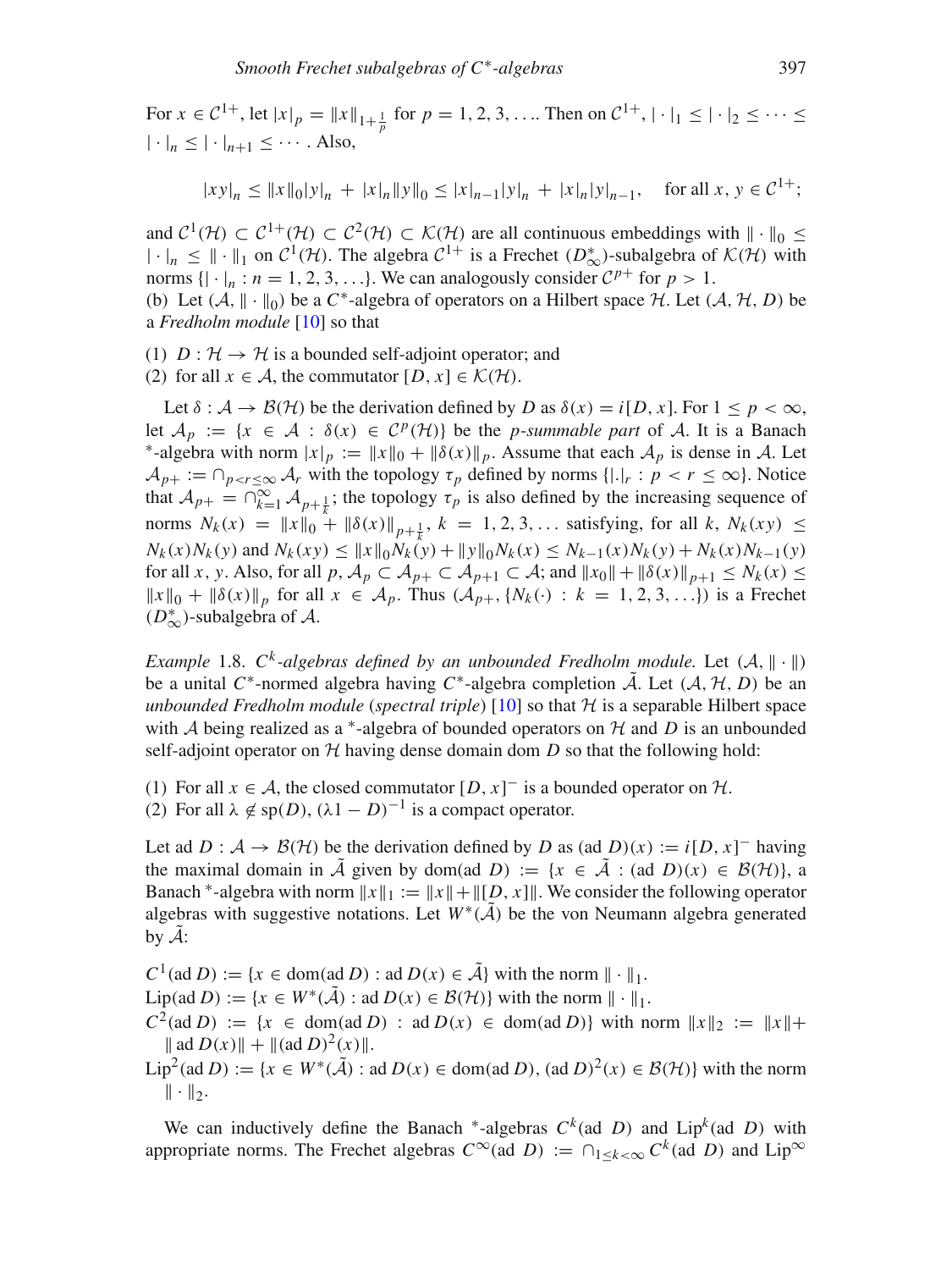(ad *D*) :=  $\bigcap_{1 \leq k < \infty}$  Lip<sup>k</sup>(ad *D*) with topology defined by the norms  $\{\|\cdot\|_k : k \in \mathbb{N}\}\$ representing respectively the  $C^{\infty}$ -regularity and Lip<sup>∞</sup>-regularity are  $(D_{\infty}^{*})$ -subalgebras of *C*∗-algebras.

## <span id="page-5-0"></span>**2. Elementary properties**

Let  $(B, \{\|\cdot\|_i\}_0^p)$  be a Banach  $(D_p^*)$ -subalgebra of a  $C^*$ -algebra A. Let  $q \ge p$ . Then B is a Banach  $(D_q^*)$ -algebra with the same topology. This follows by defining  $|\cdot|_i = ||\cdot||_i$ for  $0 \le i \le p$  and  $|\cdot|_i = ||\cdot||_p$  for  $i > p$ . Also  $(\mathcal{B}, {\{\|\cdot\|_i : 0 \le i < \infty\}})$  is a Frechet  $(D_{\infty}^*)$ -algebra with norms  $||x||_i = ||x||_p$  for all  $i > p$ . This corresponds to the obvious statement that a Banach algebra is a Frechet algebra. However, in the present case, the topologies defined by the complete norm  $\|\cdot\|_p$  and the seminorms  $\{\|\cdot\|_i : 0 \leq \}$ *i* ≤ *p*} could be distinct. In fact, let  $\|\cdot\| := \sum_{i=0}^{p} \|\cdot\|_i$ . Let  $\tilde{B}$  be the Banach \*-algebra obtained by completing  $(B, \|\cdot\|)$ . Now the identity map on B extends as a continuous \*-homomorphism  $\phi : \tilde{B} \to (B, \|\cdot\|_p)$ . Then  $\|\cdot\|_0 \le \|\cdot\|_p$  on B. Indeed B is spectrally invariant in A by Theorem 5 of [\[14](#page-20-0)]; with the result, for any  $x \in \mathcal{B}$ ,  $||x||_0^2 = ||x^*x||_0 =$  $r_A(x^*x) = r_B(x^*x) \le ||x^*x||_p \le ||x||_p^2$ . Thus ker  $\phi$  is  $||\cdot||$ -closed; the quotient  $\tilde{\mathcal{B}}$ / ker  $\phi$ is a Banach <sup>\*</sup>-algebra with the quotient norm  $|x + \text{ker }\phi| = \inf\{|x + y\| : \phi(y) = 0\}$ ; and  $\phi$ induces the continuous isomorphism  $\tilde{\phi}$ ,  $\tilde{\phi}(x + \ker \phi) = \phi(x)$ . Since B is semisimple being an *A*∗-algebra, Johnson's theorem on uniqueness of complete norm topology implies that  $\tilde{\phi}$  is a homeomorphism. Thus the  $\|\cdot\|_p$ -topology on B is the quotient of  $\|\cdot\|$ -topology; and they coincide if each  $\|\cdot\|_i$ ,  $1 \le i < p$  is closable with respect to  $\|\cdot\|_0$ .

On the other hand, the following shows that if a Frechet  $(D^*_{\infty})$ -algebra is a Banach algebra with some norm, then it is a Banach  $(D_p^*)$ -algebra for some  $p, 1 \le p < \infty$ . This corresponds to the fact that there is no norm on  $C^{\infty}[a, b]$  making it a Banach algebra.

A topological algebra is a *Q-algebra* [\[11](#page-19-6)] if the set of its quasi regular elements is an open set.

#### PROPOSITION 2.1

*Let* B *be a Frechet* (*D*<sup>∗</sup> <sup>∞</sup>)*-subalgebra of a C*∗*-algebra* A*. Let* · *be a norm on* B *making B* a Banach <sup>∗</sup>-algebra. Then the Frechet topology of *B* is determined by  $\| \cdot \|$ , and *B* is a *Banach* ( $D_p^*$ )-algebra for some  $p < \infty$ .

*Proof.* In view of Theorem (4.1.19), p. 188 of [\[19](#page-20-4)],  $\beta$  is semisimple. Thus the Frechet algebra  $(\mathcal{B}, \tau)$  is a semisimple *Q*-algebra. Hence by Corollary 2.8(iii) of [\[11](#page-19-6)], the norm topology  $\tau(\|\cdot\|)$  induced by  $\|\cdot\|$  and the Frechet topology  $\tau$  are the same. Hence  $\|\cdot\|$ is continuous in  $\tau$ , i.e. there exist  $\alpha > 0$  and an integer  $j > 0$  such that  $||x|| \leq \alpha ||x||_j$ for all  $x \in \mathcal{B}$ . Also for every  $i \geq 0$ , there exists  $\beta_i$  such that  $||x||_i \leq \beta_i ||x||$ . Thus  $|| \cdot ||$  is equivalent to  $\|\cdot\|_i$ . It also follows that for any sequence  $(x_n)$  in B,  $\|x_n - x\| \to 0$  if and only if  $||x_n - x||_i$  → 0 for all *i*. Consequently,

$$
||xy|| \le \alpha ||xy||_j \le \alpha D_j(||x||_j ||y||_{j-1} + ||x||_{j-1} ||y||_j)
$$
  
\n
$$
\le \alpha D_j \beta_j(||x|| ||y||_{j-1} + ||x||_{j-1} ||y||).
$$

Thus B is a  $(D_j^*)$ -subalgebra of A with  $\{\|\cdot\|_i : 0 \le i \le j - 1\} \cup \{\|\cdot\|\}$ . Clearly the  $\| \cdot \|$ -topology of B coincides with the topology of  $\{ \| \cdot \|_i : 0 \le i \le j - 1 \}$ ∪ $\{ \| \cdot \| \}$ . This completes the proof.  $\Box$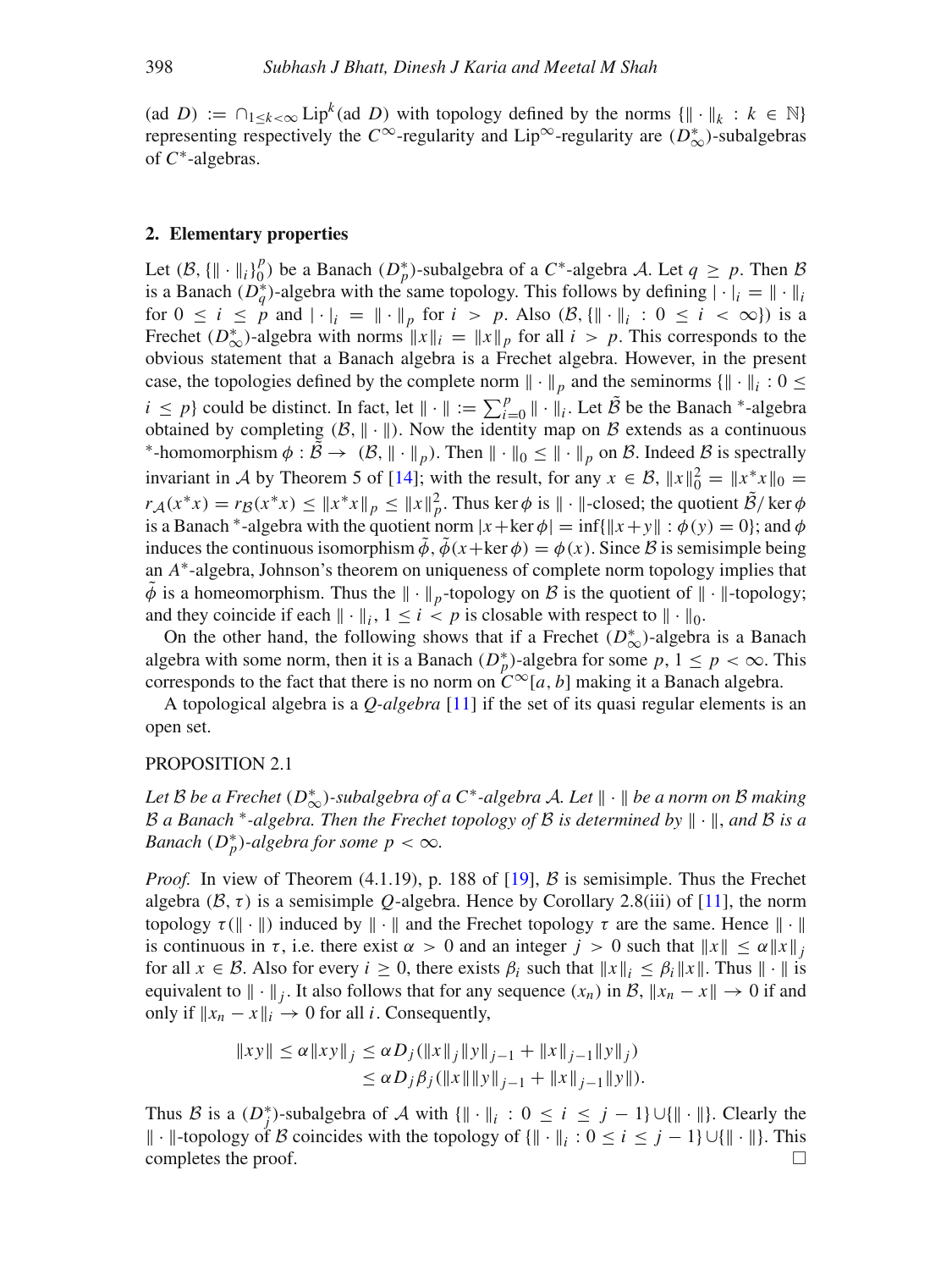The following shows that the assumptions on the norms and  $\{D_i\}_{i\geq 1}$  can be simplified in the  $(D_p^*)$ -subalgebra or a  $(D_{\infty}^*)$ -subalgebra of a  $C^*$ -algebra  $(\mathcal{A}, \|\cdot\|_0)$ .

## PROPOSITION 2.2

Let  $(\mathcal{B}, \{\|\cdot\|_i\})$  be a Frechet  $(D^*_{\infty})$ -subalgebra of a C<sup>∗</sup>-algebra  $(\mathcal{A}, \|\cdot\|_0)$ . Then there *exists a sequence*  $\{\cdot |i\}$  *of submultiplicative*  $*$ *-norms on*  $\beta$  *and*  $D > 0$  *such that the following hold for all*  $x, y \in \mathcal{B}$ *:* 

(1)  $|\cdot|_0 = ||\cdot||_0$  and  $|\cdot|_0 \leq |\cdot|_1 \leq |\cdot|_2 \leq \cdots$ . (2)  $\{ \| \cdot \|_i \}$  *and*  $\{ \| \cdot \|_i \}$  *determine the same topology.* (3)  $(\mathcal{B}, \{|\cdot|_i\})$  *is a Frechet*  $(D^*_{\infty})$ *-subalgebra of A.* (4)  $|xy|_1 \leq D(|x|_0|y|_1 + |x|_1|y|_0)$ . (5) |*xy*|*<sup>i</sup>* ≤ |*x*|*i*−1|*y*|*<sup>i</sup>* + |*x*|*i*|*y*|*i*−<sup>1</sup> *for i* ≥ 2*.*

*Proof.* First we assume that  $D_i \geq 1$ . Keep  $||x||_0$  as it is, define  $K_i = \max\{D_i : 1 \leq i \leq n\}$  $j \leq i + 1$ . Also replace  $\|\cdot\|_i$  by an equivalent norm  $K_i \|\cdot\|_i$ . Since  $K_i \geq D_i \geq 1$ , the new norms are submultiplicative seminorms. Taking  $D = D_1$ ,  $||xy||_1 \leq D(||x||_0 ||y||_1 +$  $||x||_1 ||y||_0$ ). Also,  $||xy||_i$  ≤  $||x||_{i-1} ||y||_i + ||x||_i ||y||_{i-1}$  for  $i ≥ 2$ . Now define  $|x|_0$  =  $||x||_0, |x|_i = |x|_{i-1} + ||x||_i, x \in \mathcal{B}, i \ge 1$ . Then (1) is obvious. (2) Follows by noting that  $||x||_i \le |x|_i = ||x||_0 + ||x||_1 + \cdots + ||x||_i$ . (3) For all *x*, *y* in *B*,

$$
|xy|_1 = |xy|_0 + ||xy||_1 \le |x|_0|y|_0 + ||x||_1||y||_1
$$
  
\n
$$
= ||x||_0||y||_0 + ||x||_1||y||_1
$$
  
\n
$$
\le ||x||_0(||y||_0 + ||y||_1) + ||x||_1(||y||_0 + ||y||_1)
$$
  
\n
$$
= (||x||_0 + ||x||_1)(||y||_0 + ||y||_1)
$$
  
\n
$$
= (|x|_0 + ||x||_1)(|y|_0 + ||y||_1)
$$
  
\n
$$
= |x|_1|y|_1.
$$

Now suppose that  $|\cdot|_{i-1}$  is submultiplicative. Then

$$
|xy|_i = |xy|_{i-1} + \|xy\|_i \le |x|_{i-1}|y|_{i-1} + \|x\|_i \|y\|_i
$$
  
\n
$$
\le |x|_{i-1} (|y|_{i-1} + \|y\|_i) + \|x\|_i (|y|_{i-1} + \|y\|_i)
$$
  
\n
$$
= |x|_i |y|_i.
$$

The statements (4) and (5) follow by simple computation.  $\Box$ 

It is an old interesting result due to Silov  $[21]$  (see also the Preface of  $[20]$ ) that if C is an algebra of continuous functions on [0, 1] such that  $C^{\infty}[0, 1] \subset \mathcal{C}$  and  $\mathcal{C}$  is a Banach algebra with some norm, then there exists *p* such that  $C^p[0, 1] \subset \mathcal{C}$ . The following gives a noncommutative analogue of this in the present set up.

#### PROPOSITION 2.3

Let  $(\mathcal{B}, \{\|\cdot\|_i : 0 \leq i < \infty\})$  be a Frechet  $(D^*_{\infty})$ -subalgebra of a C<sup>∗</sup>-algebra A such that ·<sup>0</sup> ≤·*<sup>j</sup> for all j. Let* C *be a* <sup>∗</sup>*-subalgebra of* A *such that* C *is a Banach* <sup>∗</sup>*-algebra with some norm*  $|\cdot|$  *and*  $\mathcal{B} \subset \mathcal{C}$ *. Then there exists p such that the completion*  $\mathcal{B}_p$  *of*  $\mathcal{B}$  *in the norm*  $\|\cdot\|_p$  *is contained in C.*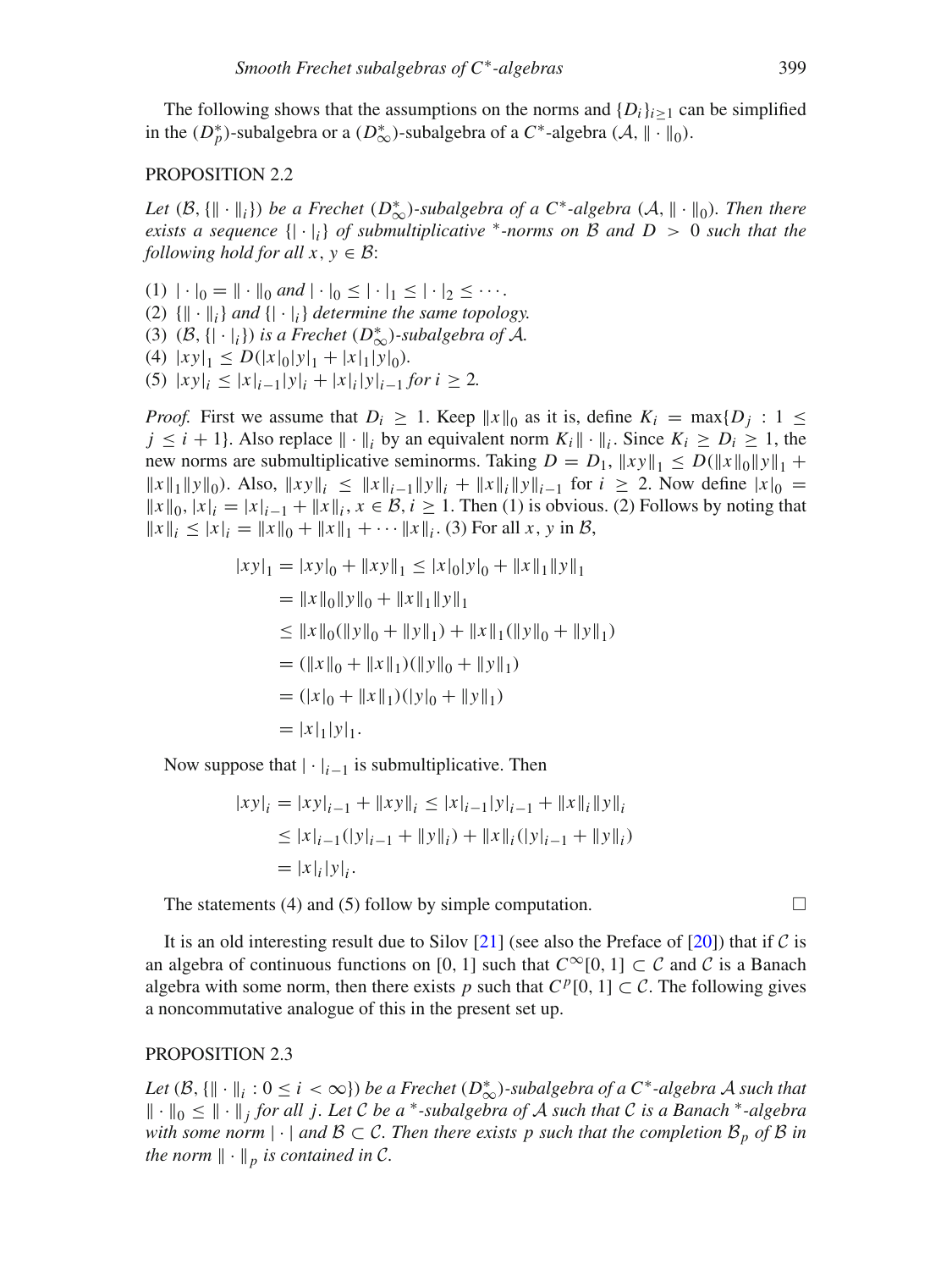*Proof.* Since  $\|\cdot\|_0$  is a  $C^*$ -norm on C, by Theorem (4.1.19), p. 188 of [\[19\]](#page-20-4), C is semisimple. Also for  $x \in C$ ,  $||x||_0 \le |x|$ . Indeed  $||x||_0^2 = ||x^*x||_0 = r_A(x^*x) \le r_C(x^*x) \le$  $|x^*x| \le |x|^2$ . Now the identity map  $(\mathcal{B}, \{ \| \cdot \|_i\}_{0}^{\infty}) \to (\mathcal{C}, | \cdot |)$  is continuous as  $\mathcal{B}$  is semisimple Frechet; and C is semisimple and a *Q*-algebra. Indeed let  $\pi$  be an irreducible \*-representation of *C* on a Hilbert space. Then  $\pi$  also defines an irreducible \*-representation  $\pi \circ id$  of *B*, where *id* : *B* → *C* is the inclusion. By semisimplicity, both π and  $\pi \circ id$  are continuous. We use the closed graph theorem to show that *id* is continuous. Let  $x_n \to x$  in B and  $x_n \to y$  in C. Then  $\pi(x_n) \to \pi(y)$ ,  $\pi(x_n) \to \pi(x)$ , and so  $\pi(x) =$  $\pi(y)$  for all irreducible <sup>\*</sup>-representations  $\pi$  of C. As C is <sup>\*</sup>-semisimple,  $x = y$ . Hence *id* : *B* → *C* is continuous. Thus there exist *k* > 0 and *j* ∈ N such that  $|x| \le k ||x||_j$  for all  $x \in \mathcal{B}$ . Hence *id* :  $(\mathcal{B}, \|\cdot\|) \to (\mathcal{C}, \|\cdot\|)$  extends as a continuous \*-homomorphism  $\varphi : \mathcal{B}_j \to \mathcal{C}$ , where  $\mathcal{B}_j$  is the completion of  $(\mathcal{B}, \|\cdot\|_j)$ . Now  $\|\cdot\|_0 \le \|\cdot\|_j$  on  $\mathcal{B}_j$  and  $\|\cdot\|_0 \leq |\cdot|$  on C. This implies that  $\varphi$  is injective. In fact, as in the preceding discussion for  $C^{\infty}[0, 1]$ ,  $\varphi$  is the identity map. This proves that  $\mathcal{B}_i \subset \mathcal{C}$  completing the proof. for  $C^{\infty}[0, 1]$ ,  $\varphi$  is the identity map. This proves that  $\mathcal{B}_i \subset \mathcal{C}$  completing the proof.

We discuss the unitification. Let  $(A, \|\cdot\|_0)$  be a  $C^*$ -algebra; and let  $(B, \{\|\cdot\|_i\})$  be a ( $D^*_{\infty}$ )-subalgebra of A. Let  $A_e = A \oplus \mathbb{C}1$  be the  $C^*$ -algebra obtained by adjoining identity to A having the C<sup>\*</sup>-norm  $||x + \lambda \mathbf{1}||_{op} = \sup{||xy + \lambda y||_0 : y \in A, ||y||_0 \le 1}.$ Then  $\mathcal{B}_e = \{y + \lambda \mathbf{1} : y \in \mathcal{B}, \lambda \in \mathbb{C}\}\$ is a dense \*-subalgebra of  $\mathcal{A}_e$ . The Frechet topology of the unitification  $\mathcal{B}_e$  of the Frechet algebra  $(\mathcal{B}, \{ \| \cdot \|_i : 0 \le i < \infty \})$  is defined by the submultiplicative \*-seminorms  $||y + \lambda \mathbf{1}||_i = ||y||_i + |\lambda|, i \ge 1$  and  $|| \cdot ||_0 = || \cdot ||_{op}$ . We shall need the following.

*Lemma* 2.4. *Let*  $(X, \|\cdot\|)$  *be a*  $C^*$ *-normed algebra. On*  $X_e$ *, let* 

$$
||x + \lambda 1||_{op} = \sup{||xy + \lambda y|| : y \in \mathcal{X}, ||y|| \le 1} \quad and \quad ||x + \lambda 1||_1 = ||x|| + |\lambda|.
$$

*Then*  $||x + \lambda \mathbf{1}||_1 \leq 6e||x + \lambda \mathbf{1}||_{op}$  *for all*  $x \in \mathcal{X}, \lambda \in \mathbb{C}$ *.* 

*Proof.* Let A be the  $C^*$ -algebra completion of X. Now a  $C^*$ -norm  $\|\cdot\|$  is regular in the sense that for all  $x \in \mathcal{X}$ ,  $||x||_{op} = ||x||$ . Hence by [\[12\]](#page-19-7) (see also [\[1](#page-19-8)]), for all  $x + \lambda \mathbf{1} \in \mathcal{A}_e$ ,

$$
||x + \lambda \mathbf{1}||_1 \le 6e||x + \lambda \mathbf{1}||_{op} = 6e \sup{||xy + \lambda y|| : y \in \mathcal{A}, ||y|| \le 1}
$$
  
= 6e sup{||xy + \lambda y|| : y \in \mathcal{X}, ||y|| \le 1}

since  $X$  is dense in  $A$ .

PROPOSITION 2.5

*The Frechet algebra*  $B_e$  *is a* ( $D^*_{\infty}$ )-subalgebra of  $A_e$ .

*Proof.* We can assume  $D_i = 1$  for  $i > 1$  and for  $i = 1, D_i = D$ . Let  $i > 1$  and  $x + \lambda \mathbf{1} \in \mathcal{B}_e$ . Then for all  $y \in \mathcal{B}$ ,

$$
||(x + \lambda 1)y||_i = ||xy + \lambda y||_i \le ||xy||_i + |\lambda| ||y||_i
$$
  
\n
$$
\le ||x||_i ||y||_{i-1} + ||x||_{i-1} ||y||_i + |\lambda| ||y||_i
$$
  
\n
$$
\le (||x||_i + |\lambda|) ||y||_{i-1} + (||x||_{i-1} + |\lambda|) ||y||_i
$$
  
\n
$$
= ||x + \lambda 1||_i ||y||_{i-1} + ||y||_i ||x + \lambda 1||_{i-1}.
$$

$$
\Box
$$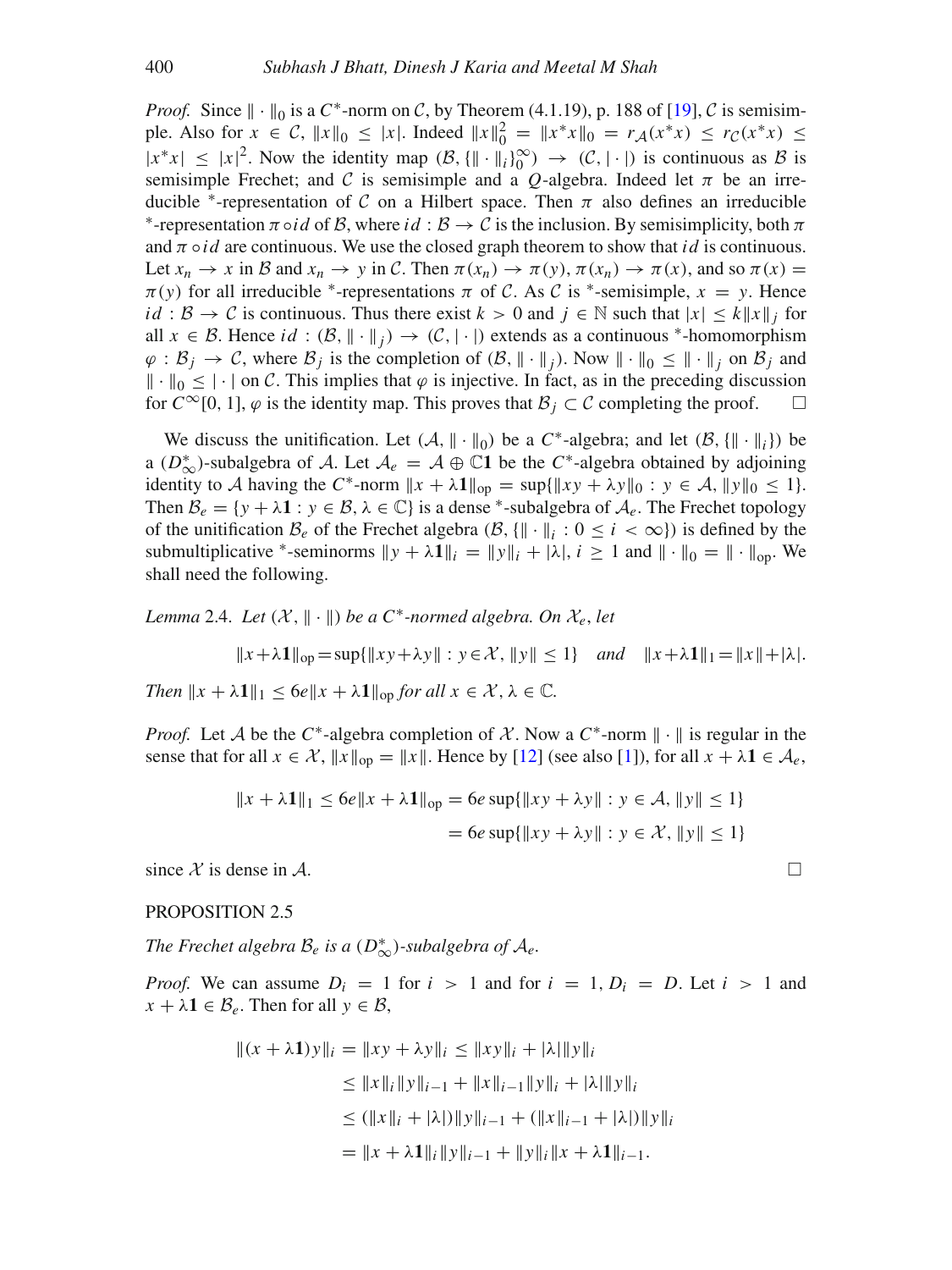Then for any  $y + \mu \mathbf{1} \in \mathcal{B}_e$ ,

$$
||(x + \lambda 1)(y + \mu 1)||_i = ||(x + \lambda 1)y + \mu(x + \lambda 1)||_i
$$
  
\n
$$
\le ||x + \lambda 1||_i ||y||_{i-1} + ||x + \lambda 1||_{i-1} ||y||_i
$$
  
\n
$$
+ |\mu|||x + \lambda 1||_i
$$
  
\n
$$
= ||x + \lambda 1||_i (||y||_{i-1} + |\mu|) + ||x + \lambda 1||_{i-1} ||y||_i
$$
  
\n
$$
\le ||x + \lambda 1||_i ||y + \mu 1||_{i-1} + ||x + \lambda 1||_{i-1} (||y||_i + |\mu|)
$$
  
\n
$$
= ||x + \lambda 1||_i ||y + \mu 1||_{i-1} + ||x + \lambda 1||_{i-1} ||y + \mu 1||_i.
$$

Thus the *D<sub>i</sub>*-property holds for all  $i > 1$ . Take  $i = 1$ . For  $x + \lambda \mathbf{1}$ ,  $y + \mu \mathbf{1}$  in  $\mathcal{B}_e$ , we show that

$$
||(x + \lambda \mathbf{1})(y + \mu \mathbf{1})||_1 \leq {\max(6e, 6eD_1)} (||x + \lambda \mathbf{1}||_1 ||y + \mu \mathbf{1}||_0 + ||x + \lambda \mathbf{1}||_0 ||y + \mu \mathbf{1}||_1).
$$

Notice that  $\| \cdot \|_0$  on  $\mathcal{B}_e$  is  $\|x + \lambda \mathbf{1}\|_0 = \sup{\{\|xy + \lambda y\| : y \in \mathcal{B}, \|y\|_0 \leq 1\}}$ . Now

$$
||(x + \lambda 1)y||_1 \le ||xy||_1 + ||\lambda y||_1
$$
  
\n
$$
\le D_1{||x||_0||y||_1 + ||x||_1||y||_0} + |\lambda| ||y||_1
$$
  
\n
$$
\le (D_1 ||x||_0 + |\lambda|) ||y||_1 + D_1 ||x + \lambda 1||_1 ||y||_0
$$
  
\n
$$
\le 6e \max\{1, D_1\} ||x + \lambda 1||_0 ||y||_1 + ||x + \lambda 1||_1 ||y||_0
$$
  
\n
$$
\le 6e \max\{1, D_1\} {||x + \lambda 1||_0 ||y||_1 + ||x + \lambda 1||_1 ||y||_0}
$$

using the above lemma. Then

$$
||(x + \lambda 1)(y + \mu 1)||_1 = ||xy + \lambda y + \mu x + \lambda \mu 1||_1
$$
  
\n
$$
= ||(x + \lambda 1)y + \mu(x + \lambda 1)||_1
$$
  
\n
$$
\leq ||(x + \lambda 1)y||_1 + |\mu|||(x + \lambda 1)||_1
$$
  
\n
$$
\leq 6e \max\{1, D_1\} {||x + \lambda 1||_0||y||_1 + ||x + \lambda 1||_1||y||_0}
$$
  
\n
$$
+ |\mu||x + \lambda 1||_1
$$
  
\n
$$
\leq 6e \max\{1, D_1\} {||x + \lambda 1||_0||y||_1}
$$
  
\n
$$
+ ||x + \lambda 1||_1 (||y||_0 + |\mu|)
$$
  
\n
$$
\leq 6e \max\{1, D_1\} {||x + \lambda 1||_0 (||y||_1 + |\mu|)}
$$
  
\n
$$
+ 6e ||x + \lambda 1||_1 ||y + \mu 1||_0
$$
  
\n
$$
\leq 36e^2 \max\{1, D_1\} {||x + \lambda 1||_0 ||y + \mu 1||_1}
$$
  
\n
$$
+ ||x + \lambda 1||_1 ||y + \mu 1||_0
$$

This completes the proof.  $\Box$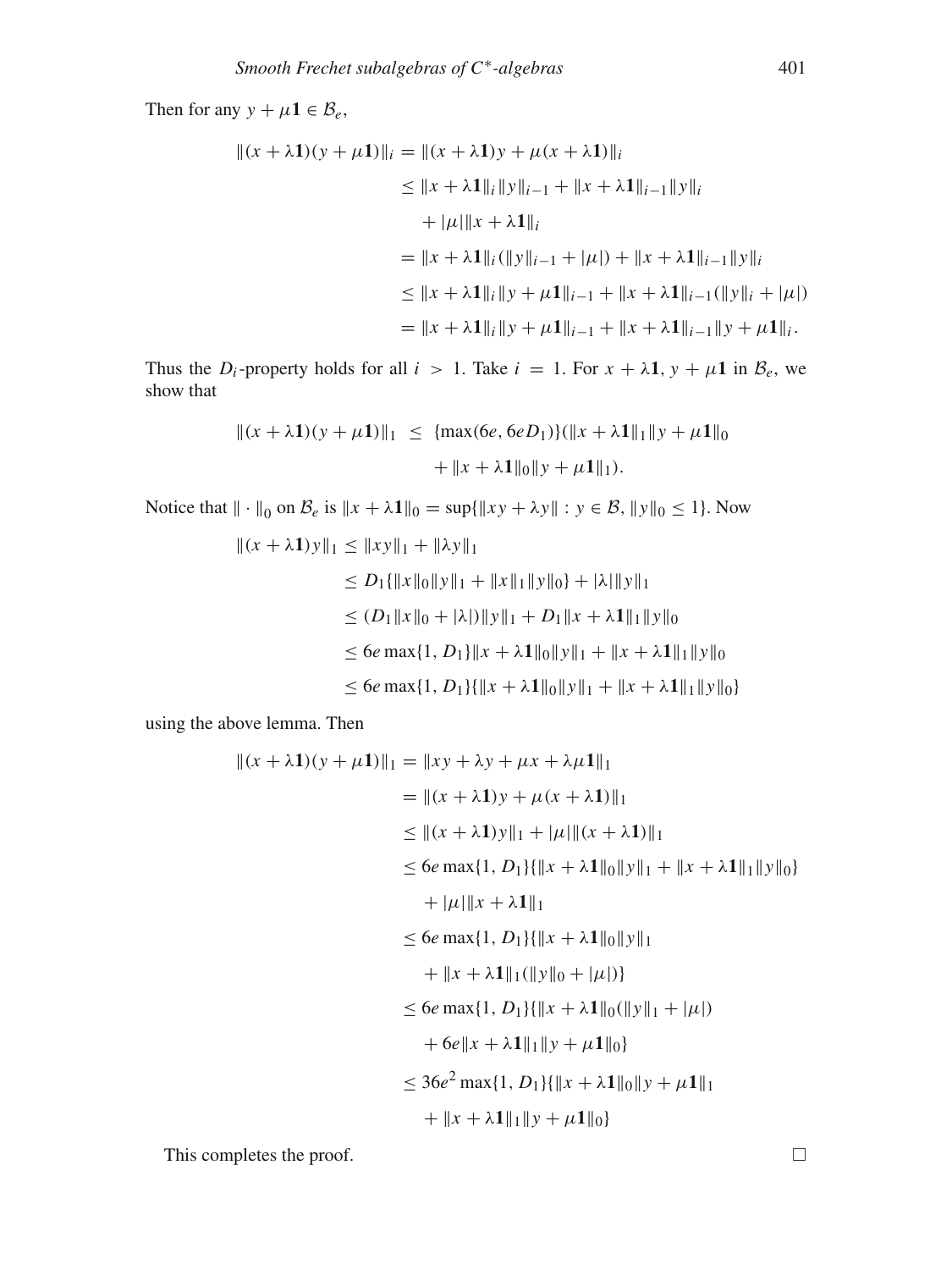We consider tensoring with matrices which is important in *K*-theory. Given a *C*∗ algebra  $(A, \| \cdot \|_0)$ , let  $M_n(A) = M_n(\mathbb{C}) \bigotimes A$  be the  $C^*$ -algebra of all  $n \times n$  matrices having entries from A. It admits a unique  $C^*$ -norm denoted by  $\|\cdot\|_0$ . Then  $\|\cdot\|_0 = \|\cdot\| :=$ the maximum  $C^*$ -norm on  $M_n(\mathbb{C}) \otimes \mathcal{A}$  induced by the  $C^*$ -norm on  $M_n(\mathbb{C})$  and the  $C^*$ norm  $\|\cdot\|_0$  on A. Let  $(\mathcal{B}, \{\|\cdot\|_i : 0 \leq i < \infty\})$  be a  $(D^*_{\infty})$ -subalgebra of A. Then  $M_n(\mathcal{B})$ is a dense <sup>∗</sup>-subalgebra of  $M_n(\mathcal{A})$ ; and it is also a Frechet <sup>\*</sup>-algebra with the projective tensorial topology defined by the family of seminorms  $\|\cdot\|_{\nu,i}$ , which is the projective cross norm given by  $\|\cdot\|_i$  on B and the  $C^*$ -norm  $\|\cdot\|$  on  $M_n(\mathbb{C})$ .

## PROPOSITION 2.6

*The algebra*  $M_n(\mathcal{B})$  *is a*  $(D^*_{\infty})$ *-subalgebra of*  $M_n(\mathcal{A})$ *.* 

*Proof.* For  $t, s \in M_n(\mathcal{B})$ , consider an expression

$$
t = \sum_{u} x_{u} \otimes a_{u}, \quad s = \sum_{v} y_{v} \otimes b_{v},
$$
  
\n
$$
\|ts\|_{y,i} = \|\sum_{u,v} x_{u} y_{v} \otimes a_{u} b_{v}\|_{y,i}
$$
  
\n
$$
\leq \sum_{u,v} \|x_{u} y_{v}\|_{i} \|a_{u} b_{v}\|
$$
  
\n
$$
\leq \sum_{u,v} (D_{i} (\|x_{u}\|_{i} \|y_{v}\|_{i-1} + \|x_{u}\|_{i-1} \|y_{v}\|_{i})) \|a_{u} b_{v}\|
$$
  
\n
$$
\leq D_{i} \left( \sum_{u,v} \|x_{u}\|_{i} \|y_{v}\|_{i-1} \|a_{u}\| \|b_{v}\| + \sum_{u,v} \|x_{u}\|_{i-1} \|y_{v}\|_{i} \|a_{u}\| \|b_{v}\| \right)
$$
  
\n
$$
= D_{i} \left[ \left( \sum_{u} \|x_{u}\|_{i} \|a_{u}\| \right) \left( \sum_{v} \|y_{v}\|_{i-1} \|b_{v}\| \right) + \left( \sum_{u} \|x_{u}\|_{i-1} \|a_{u}\| \right) \left( \sum_{v} \|y_{v}\|_{i} \|b_{v}\| \right) \right].
$$

Taking infimum over all expressions for tensorial representations for *t*,*s*, we get

$$
||ts||_{\gamma,i} \le D_i(||t||_{\gamma,i}||s||_{\gamma,i-1} + ||t||_{\gamma,i-1}||s||_{\gamma,i}).
$$

This completes the proof.  $\Box$ 

#### PROPOSITION 2.7

*Let* B *be a dense* \**-subalgebra of a C*<sup>\*</sup>*-algebra*  $(A, \|\cdot\|_0)$ *. Let*  $\{\|\cdot\|_i : 0 \le i < \infty\}$ *be a separating sequence of submultiplicative* \*-seminorms on B such that each  $\|\cdot\|_p$ ,  $1 ≤ p < ∞$ , *satisfies the* ( $D_p^*$ )-condition on  $B$ . Let  $\tilde{B}$  be the completion of  $B$  in { $\|\cdot\|_i$  :  $0 \leq i < \infty$ }. Then  $\tilde{\mathcal{B}}$  is a Frechet  $(D^*_\infty)$ -subalgebra of A.

We omit the easy proof. Also the  $c_0$ -direct sum and the  $c$ -direct sum of a sequence of Frechet (*D*<sup>∗</sup> <sup>∞</sup>)-subalgebras of *C*∗-algebras are Frechet (*D*<sup>∗</sup> <sup>∞</sup>)-subalgebras of respectively the *c*0-direct sum and the *c*-direct sum of the respective *C*∗-algebras.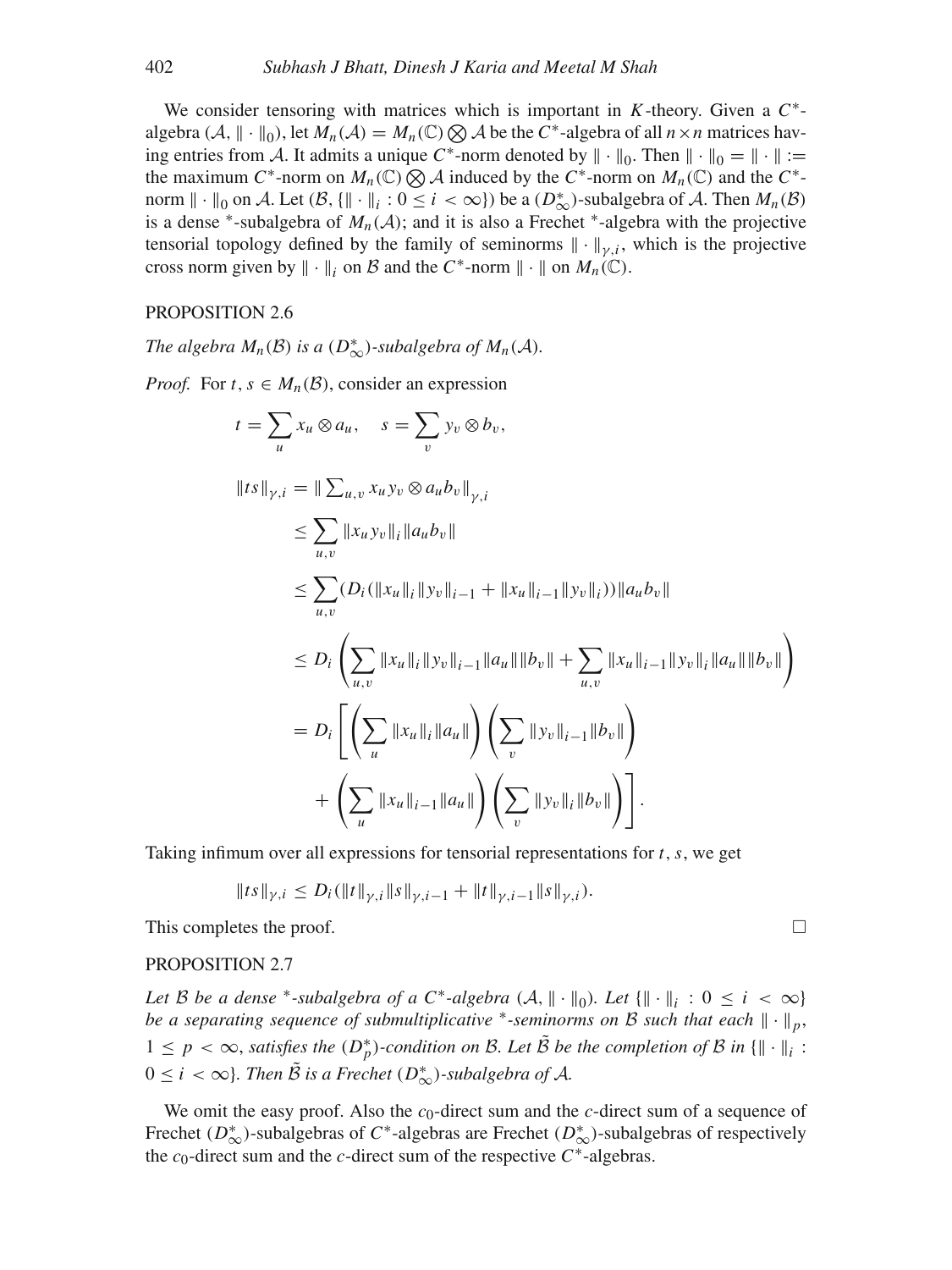## <span id="page-10-0"></span>**3. Arens–Michael decomposition**

The Arens–Michael decomposition [\[11](#page-19-6)] expresses a Frechet <sup>∗</sup>-algebra as an inverse limit of a sequence of Banach <sup>∗</sup>-algebras. The problems in Frechet algebras can be transferred to corresponding problems in Banach algebras using the Arens–Michael decomposition. In what follows, we obtain Arens–Michael decomposition of a Frechet (*D*<sup>∗</sup><sub>∞</sub>)-subalgebra of a *C*∗-subalgebra as an inverse limit of (*D*<sup>∗</sup> *<sup>p</sup>*)-subalgebras of the *C*∗-algebra (which was announced in [\[2\]](#page-19-3)). We use the same to investigate the differential properties of Frechet (*D*<sup>∗</sup> <sup>∞</sup>)-subalgebras.

**Theorem 3.1.** *Let*  $(B, \{ \| \cdot \|_i \}_{0}^{\infty})$  *be a Frechet*  $(D_{\infty}^{*})$ *-subalgebra of a C*<sup>\*</sup>*-algebra*  $(A, ∥ · ∥0)$ . Then there exists a sequence  $(\tilde{B}_k, ∥ · ∥_k)$  of dense Banach <sup>∗</sup>-subalgebras of A *such that the following hold*:

- (1) *Each*  $\tilde{B}_k$  *is a Banach*  $(D_k^*)$ -subalgebra of A continuously embedded in A.
- (2) The sequence  $\{\tilde{\mathcal{B}}_k\}$  forms an inverse limit sequence of Banach \*-algebras and  $\mathcal{B} =$  $\lim_{k \to \infty} \tilde{\mathcal{B}}_k$ , the inverse limit of  $\tilde{\mathcal{B}}_k$ .

*Proof.* We can assume that  $D_i = 1$  for all  $i \ge 2$  and  $\|\cdot\|_0 \le \|\cdot\|_1 \le \|\cdot\|_2 \cdots$  so that all *i* ∗ *i*<sub>*i*</sub> are actually norms. For each *i*, let  $\mathcal{B}_i = (\mathcal{B}, \|\cdot\|_i)^\sim$ , the completion of the normed \*-algebra  $(\mathcal{B}, \|\cdot\|_i)$ . Since  $\|\cdot\|_{i-1} \leq \|\cdot\|_i$ , the identity map  $x \in (\mathcal{B}, \|\cdot\|_i) \mapsto x \in$  $(\mathcal{B}, \|\cdot\|_{i-1})$  is a continuous \*-homomorphism for each  $i \geq 1$ . Denote the extension of this map by  $\psi_i : \mathcal{B}_i \to \mathcal{B}_{i-1}$ . Then  $\|\psi_i(z)\|_{i-1} \leq \|z\|_i$  for all  $z \in \mathcal{B}_i$ ,  $\psi_i|_{\mathcal{B}} = id$ , and  $\psi_i$ is a norm decreasing <sup>∗</sup>-homomorphism with dense range in  $B_{i-1}$ . Hence by the general theory of Frechet algebras [\[11](#page-19-6)], the sequence

$$
\mathcal{A} = \mathcal{B}_0 \stackrel{\psi_1}{\longleftarrow} \mathcal{B}_1 \stackrel{\psi_2}{\longleftarrow} \cdots \mathcal{B}_{i-1} \stackrel{\psi_i}{\longleftarrow} \mathcal{B}_i \cdots
$$

is an inverse limit sequence (in fact, a dense inverse limit sequence) of Banach <sup>∗</sup>-algebras, and

$$
(\mathcal{B},\tau)=\underset{\longleftarrow}{\lim}(\mathcal{B}_i,\|\cdot\|_i),
$$

where  $\tau$  is the topology of  $\beta$ . Thus  $(\beta, \tau)$  is realized as a \*-subalgebra of the product  $\prod \mathcal{B}_i$  with the product topology; and if  $(x_i) \in \prod \mathcal{B}_i$  is such that  $\psi(x_{i+1}) = x_i$  for all *i*  $\geq$  1, then there exists a unique  $x \in B$  such that  $x_i = \pi_i(x)$  for all *i*,  $\pi_i$  denoting the projection map  $\mathcal{B} \to \mathcal{B}_i$ . For each *i* and  $0 \le k \le i$ , set

$$
||z||_{i,k} = ||z||_k, \quad \text{for all } z \in \mathcal{B}.
$$

As  $||z||_{i,k} = ||z||_k \le ||z||_i = ||z||_{i,i}$ , for all  $0 \le k \le i$  and all  $z \in \mathcal{B}$ , the norms  $||z||_{i,k}$  can be extended to  $B_i$ . Denoting the extension of  $\|\cdot\|_i$  by  $\|\cdot\|_i$ , the extension of  $\|\cdot\|_{i,k}$  by  $\|\cdot\|_{i,k}^{'},$  we prove that for each *i*, the algebra ( $\mathcal{B}_i$ , { $\|\cdot\|_{i,k}^{'},$  }  $_{k=0}^{i}$ ) is a Banach  $D_i^*$ -algebra. In general,  $\|\cdot\|_{i,j}$  is a submultiplicative \*-seminorm and  $(\mathcal{B}_i, \|\cdot\|_{i,j}^j)$  need not be complete for  $j < i$ , but  $\|\cdot\|_{i,i}$  coincides with  $\|\cdot\|_{i}$ . Then the following hold:

- (i)  $(\mathcal{B}_i, \|\cdot\|_i)$  is a Banach <sup>\*</sup>-algebra.
- (ii) For each *i*,  $(\mathcal{B}_i, {\{\|\cdot\|}'_{i,k} : 0 \le k \le i\})$  has  $(D_i^*)$ -property. Indeed, fix  $0 < j \le i$ .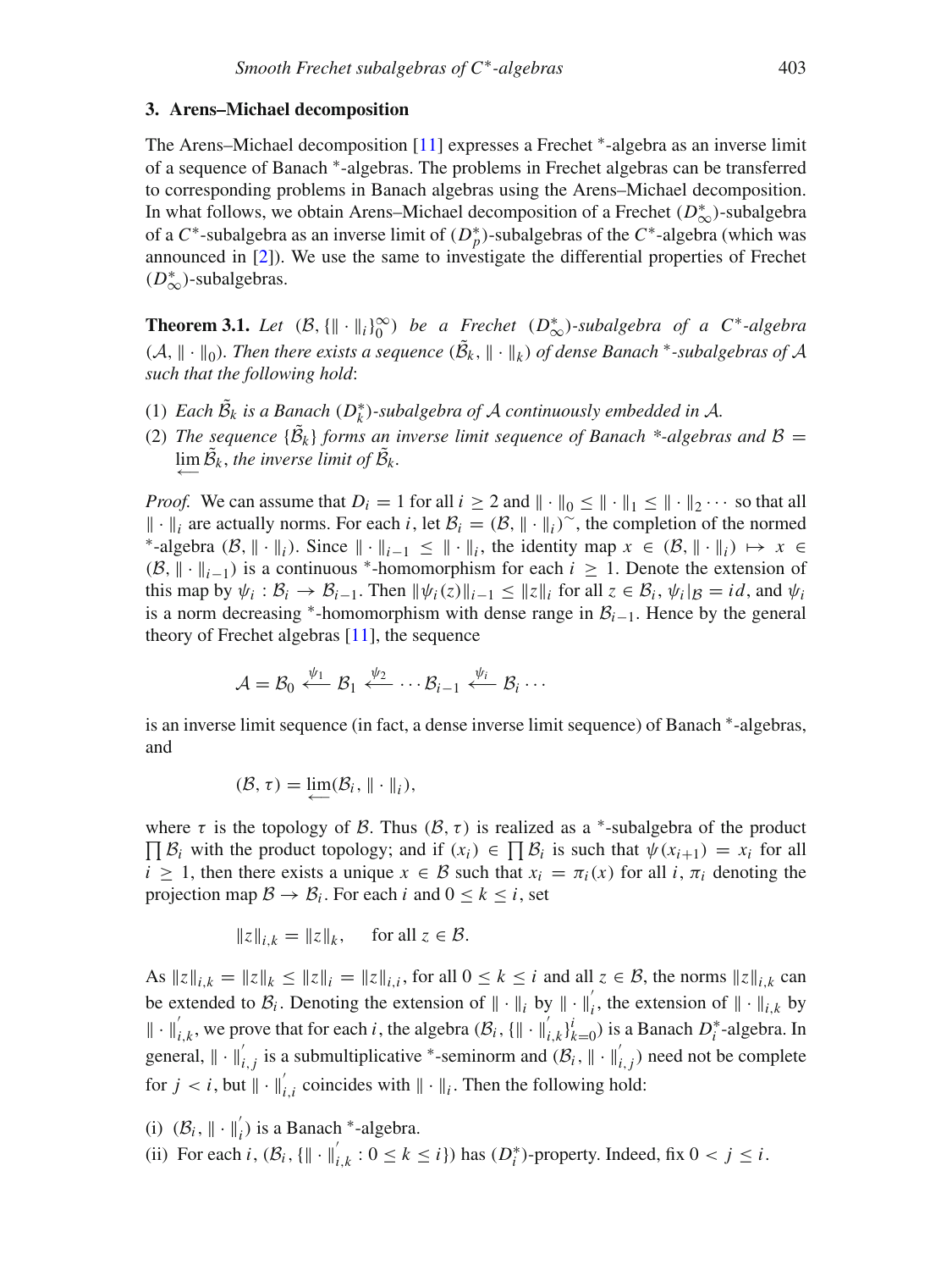Let  $x, y \in \mathcal{B}_i$ . Choose  $x_n, y_n \in \mathcal{B}$  such that  $x_n \to x, y_n \to y$  in the norm  $\|\cdot\|_i$ . Since ·*j*, ·*j*−<sup>1</sup> are usual norms on B, satisfying the *Di*-inequality, we have

$$
||xy||'_{i,j} = \lim_{n \to \infty} ||x_n y_n||_j \le \lim_{n \to \infty} {||x_n||_j ||y_n||_{j-1} + ||x_n||_{i,j-1} ||y_n||_{i,j}}
$$
  
=  $||x||'_{i,j} ||y||'_{i,j-1} + ||x||'_{i,j-1} ||y||'_{i,j}.$ 

Thus it follows that  $(B_i, \{ \| \cdot \|_{i,j}^i \}_{j=0}^i)$  is a Banach  $(D_i^*)$ -algebra.

(iii)  $\|\cdot\|_0'$  is a *C*<sup>\*</sup>-seminorm on  $\mathcal{B}_i$ ; it need not be a norm. (iv)Since  $\|\cdot\|_0 \le \|\cdot\|_i$  on B, there exists a continuous \*-homomorphism  $\phi_i : \mathcal{B}_i \to \mathcal{A}$ having dense range such that  $\phi_i|\mathcal{B} = id$ ,  $\|\phi_i(z)\|_0 \leq \|z\|'_{i,i}$  for all  $z \in \mathcal{B}_i$  and  $\phi_i =$  $\psi_1 \circ \psi_2 \circ \cdots \circ \psi_i$ . Thus the Banach  $(D_i^*)$ -algebra  $(\mathcal{B}_i, {\{\|\cdot\|}_{i,k}^i\}_{0 \leq k \leq i})$  need not be a Banach  $(D_i^*)$ -subalgebra of the  $C^*$ -algebra  $\mathcal A$ . This is overcome as follows:

For each *i*, let ker  $\phi_i$  be the kernel of  $\phi_i$  which is a  $\|\cdot\|_i^{\prime}$ -closed (i.e.  $\|\cdot\|_{i,i}^{\prime}$ -closed) \*-ideal of the Banach \*-algebra  $B_i$ . Let  $\tilde{B}_i = B_i / \text{ker } \phi_i$  a Banach \*-algebra with the quotient norm  $\|\cdot\|_i$  from  $(\mathcal{B}_i, \|\cdot\|'_i)$ .



Let  $j_i$ :  $(\mathcal{B}_i, \|\cdot\|_i) \to (\tilde{\mathcal{B}}_i, \|\cdot\|_i)$  be the natural quotient map. Then there exists an injective \*-homomorphism  $\tilde{\phi}_i : (\tilde{\mathcal{B}}_i, \|\cdot\|_i) \to (\mathcal{A}, \|\cdot\|_0)$  having dense range such that  $\|\tilde{\phi}_i(z)\|_0 \le \|\tilde{z}\|_i, \tilde{\phi}_i \circ j_i = \phi_i, \text{ and } \tilde{\phi}_i(\tilde{z}) = \phi_i(z), \tilde{z} = z + \ker \phi_i.$ 



Notice that for each *i*,  $\phi_{i-1}(\psi_i(z)) = \phi_i(z)$  for all  $z \in \mathcal{B}_i$ . Indeed, let  $z \in \mathcal{B}_i$ . There exists a sequence  $(x_n)$  in B such that  $||x_n - z||_i \rightarrow 0$ . Hence  $||x_n - \psi_i(z)||_{i-1} =$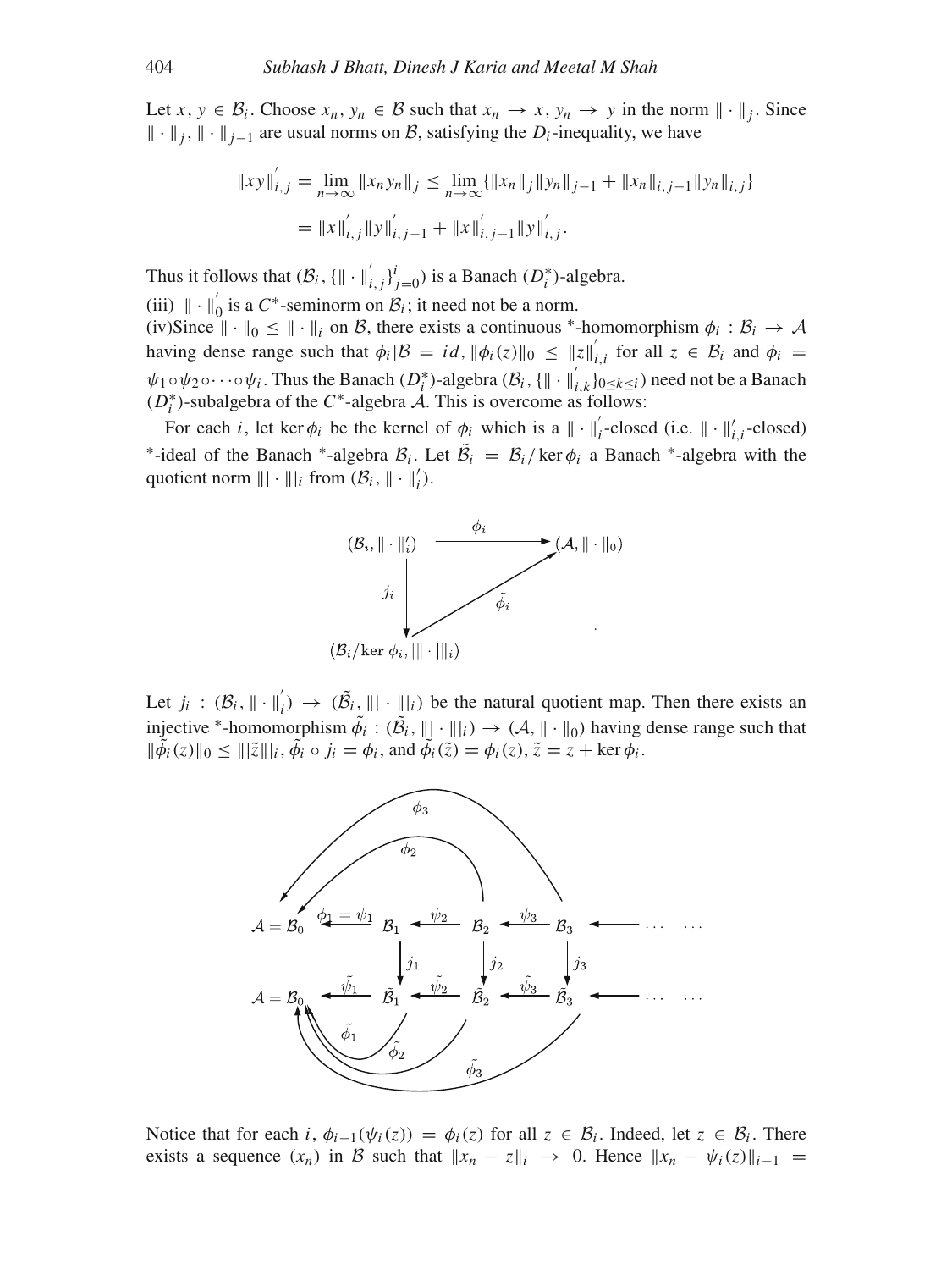$\|\psi_i(x_n) - \psi_i(z)\|_{i-1}$  → 0 and  $\|x_n - \phi_i(z)\|_0 = \|\phi_i(x_n) - \phi_i(z)\|_0$  → 0. Therefore  $||x_n - \phi_{i-1}(\psi_i(z))||_0 = ||\phi_{i-1}(x_n) - \phi_{i-1}(\psi_i(z))||_0 \to 0$ . It follows that  $\phi_{i-1}(\psi_i(z)) =$  $\phi_i(z)$ . We also have for each  $k, \phi_k = \psi_1 \circ \psi_2 \circ \psi_3 \circ \cdots \circ \psi_k$ . We need to define appropriate seminorms with  $(D_i^*)$ -properties on  $\tilde{B_i}$ .

Let  $\tilde{j}_i : \mathcal{B} \to \tilde{\mathcal{B}}_i$ ,  $\tilde{j}_i(x) = x + \ker \phi_i$ ; viz.,  $\tilde{j}_i = j_i | \mathcal{B}$ . The homomorphism  $\tilde{j}_i$  is one-to-one, since for  $x \in \mathcal{B}$ ,  $x + \ker \phi_i = 0$  implies that  $\phi_i(x) = 0$ , and so  $x = \phi(x) = 0$ .



Define  $\tilde{\psi}_i : \tilde{\mathcal{B}}_i \to \tilde{\mathcal{B}}_{i-1}, \tilde{\psi}_i(z + \ker \phi_i) = \psi_i(z) + \ker \phi_{i-1}$ . Then the following hold:

(v) The map  $\psi_i$  is well defined. Let  $z \in \mathcal{B}_i$  be such that  $z + \ker \phi_i = 0$ . Hence  $\phi_i(z) = 0$ . Since  $\phi_{i-1} \circ \psi_i = \phi_i$ ,  $\phi_{i-1}(\psi_i(\zeta)) = 0$ . Hence  $\psi_i(\zeta) \in \ker \phi_{i-1}$  and  $\psi_i(\zeta) + \ker \phi_{i-1} = 0$ . (vi) The map  $\psi_i$  is a norm decreasing <sup>\*</sup>-homomorphism, and so is  $\psi_i$ .

(vii) The map  $\tilde{\psi}_i$  is one-to-one. Indeed, if  $\tilde{\psi}_i(z + \ker \phi_i) = 0$ , then  $\psi_i(z) + \ker \phi_{i-1} = 0$  $0, \psi_i(z) \in \ker \phi_{i-1}$ , and  $\phi_i(z) = \phi_{i-1}(\psi_i(z)) = 0$ . Hence  $z + \ker \phi_i = 0$ .

(viii)  $\tilde{\psi}_i$  has dense range. Let  $[z] = z + \ker \phi_{i-1} \in \tilde{\mathcal{B}}_{i-1}$  so that  $z \in \mathcal{B}_{i-1}$ . Since  $\psi$  has dense range, given  $\epsilon > 0$ , there exists  $x \in \mathcal{B}_i$  such that  $\|\psi_i(x) - z\|_{\mathcal{B}_{i-1}} < \epsilon$ . Then

$$
\|\|\tilde{\psi}_i(x+\ker\phi_i) - (z+\ker\phi_{i-1})\|\|_{i-1} = \|\|\psi_i(x) - z + \ker\phi_{i-1}\|\|_{i-1}
$$
  
\n
$$
\leq \|\psi_i(x) - z\|_{\mathcal{B}_{i-1}} < \epsilon.
$$

Thus  $\tilde{\psi}_i$  has dense range. Now we have for  $1 \le k \le i$ ,  $\tilde{\phi}_k = \tilde{\phi}_{k-1} \circ \tilde{\psi}_k = \tilde{\psi}_1 \circ \tilde{\psi}_2$   $\circ$  $\psi_3 \circ \cdots \circ \psi_k$ . Let *i* be arbitrarily fixed. For  $0 \le k \le i$ , define  $|||.\|||_k = |||.\|||_{i,k}$  (depending on *i* in general) on  $\tilde{B}_i$  as

$$
\|\|[z]\|\|_{k}^{'} := \|\|\tilde{\psi}_{k+1}(\tilde{\psi}_{k+2}(\cdots(\tilde{\psi}_{i}([z])\cdots)))\|\|_{k}, \quad \text{for } 0 \le k \le i-1;
$$
  

$$
\|\|[z]\|\|_{i}^{'} := \|\|[z] = z + \ker \phi_{i}\|\|_{i}
$$

Note that  $\| |z||_{i}^{i} = \|z\|_{i}$  if  $z \in \mathcal{B}$ . We show that the submultiplicative \*-seminorms  ${|| ||...||}'_k : 0 \le k \le i$  } have the  $(D_i^*)$ -property. We shall do this by arguments analogous to those done earlier for  $\|\cdot\|_k'$ .

Notice that  $\mathcal{B} \cap \ker \phi_i = (0)$ . This is because the map  $\phi_i$  restricted to  $\mathcal{B}$  is the identity map. Thus  $x \in \mathcal{B} \rightarrow x + \ker \phi_i \in \mathcal{B}_i / \ker \phi_i$  is a one-to-one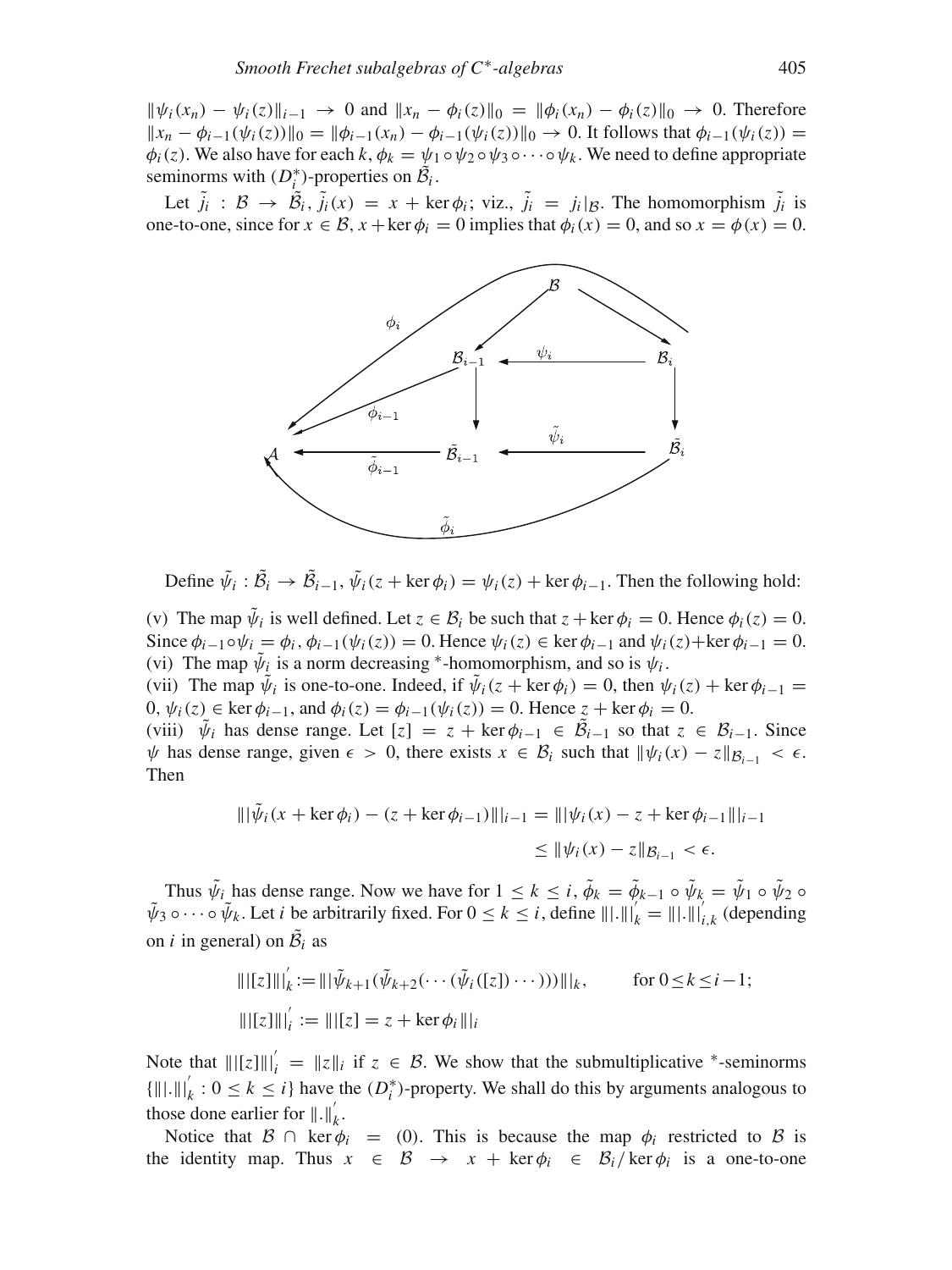\*-homomorphism on B; and B is regarded as a subalgebra of  $B_i$ . For  $x \in B$ , we shall identify *x* with  $x + \ker \phi_i$ . Also, since

$$
\|\cdot\|_0\leq\|\cdot\|_1\leq\|\cdot\|_2\leq\cdots\leq\|\cdot\|_k\leq\cdots,
$$

we have

$$
\|\|\cdot\|\|_0\leq \|\|\cdot\|\|_1\leq \|\|\cdot\|\|_2\leq \cdots\leq \|\|\cdot\|\|_k\leq \cdots.
$$

Thus, since B is dense in  $B_i$  and also in  $\|\cdot\|_k$ ,  $0 \le k \le i$ ; B is dense in  $\tilde{B}_i = B/\ker \phi_i$  in  $||| \cdot |||_i$ , and also in  $||| \cdot |||_k$ ,  $0 \le k \le i$ .

Let  $\tilde{u} = u + \ker \phi_i$ ,  $\tilde{v} = v + \ker \phi_i$  be in  $\tilde{B}_i$ . There exist sequences  $(x_n)$ ,  $(y_n)$  in B such that  $x_n \to \tilde{u}$ ,  $y_n \to \tilde{v}$  in  $(\tilde{\mathcal{B}}_i, ||| \cdot |||_i)$ , and so also in  $||| \cdot |||_k$ ,  $0 \le k \le i$ . Thus  $|||x_n - \tilde{u}||_k$  → 0,  $|||y_n - \tilde{v}||_k$  → 0 for all  $k$ ,  $0 \le k \le i$ . Then for all such  $k$ ,

$$
\|\|\tilde{u}\tilde{v}\|\|_{k}^{'} = \|\|\tilde{\psi}_{k+1}(\tilde{\psi}_{k+2}(\cdots(\tilde{\psi}_{i}(\tilde{u}\tilde{v}))\cdots))\|\|_{k}
$$
  
\n
$$
= \|\|\tilde{\psi}_{k+1}(\tilde{\psi}_{k+2}(\cdots(\tilde{\psi}_{i}(\lim_{n}(x_{n}y_{n} + \ker \phi_{i})))\cdots))\|\|_{k}
$$
  
\n
$$
= \|\|\lim_{n} \tilde{\psi}_{k+1}(\tilde{\psi}_{k+2}(\cdots(\tilde{\psi}_{i}(\lim_{n}y_{n} + \ker \phi_{i})))\cdots)\|\|_{k},
$$

by the continuity of  $\tilde{\psi}_k$ .

$$
= || |\lim_{n} x_{n} y_{n} + \ker \phi_{k} |||_{k} \text{ as } \tilde{\psi}_{k} |_{\mathcal{B}} = id,
$$

in an appropriate sense.

$$
= \lim_{n} |||x_{n}y_{n}|||_{k}
$$
  
\n
$$
\leq \lim_{n} {|||x_{n}||_{k}|||y_{n}|||_{k-1} + |||x_{n}|||_{k-1}|||y_{n}|||_{k}}
$$
  
\n
$$
= {(\lim_{n} |||x_{n}|||_{k}) (\lim_{n} |||y_{n}|||_{k-1})}
$$
  
\n
$$
+ (\lim_{n} |||x_{n}|||_{k-1}) (\lim_{n} |||y_{n}|||_{k})}
$$
  
\n
$$
= |||\tilde{\psi}_{k+1}(\tilde{\psi}_{k+2}(\cdots(\tilde{\psi}_{i}(\tilde{u}))))|||_{k}|||\tilde{\psi}_{k}
$$
  
\n
$$
\times (\tilde{\psi}_{k+1}(\cdots(\tilde{\psi}_{i}(\tilde{v}))\cdots|||_{k-1} + |||\tilde{\psi}_{k}
$$
  
\n
$$
\times (\tilde{\psi}_{k+1}(\cdots(\tilde{\psi}_{i}(\tilde{u}))\cdots|||_{k-1}|||\tilde{\psi}_{k+1}(\tilde{\psi}_{k+2}(\cdots(\tilde{\psi}_{i}(\tilde{v})))||_{k})
$$
  
\n
$$
= |||\tilde{u}|||_{k}' |||\tilde{v}|||_{k-1}' + |||\tilde{u}|||_{k-1}' |||\tilde{v}|||_{k}'.
$$

For  $k = 0$ ,  $||| \cdot |||'$  is a  $C^*$ -norm. For  $k = 1$ , it follows, as above, that  $|||\tilde{u}\tilde{v}|||' \le$  $D{\{\|\tilde{u}\|\|_1' \|\|\tilde{v}\|\|_0' + \|\|\tilde{v}\|\|_1' \|\|\tilde{u}\|\|_0'\}}$ . It follows that for a fixed *i*,  $1 \le i < \infty$ ,  $\{\|\cdot\|\|_k = \sqrt{2}$  $||| \cdot |||'_{i,k} : 0 \le k \le i$  on  $\tilde{B}_i$  has the  $(D_i^*)$ -property.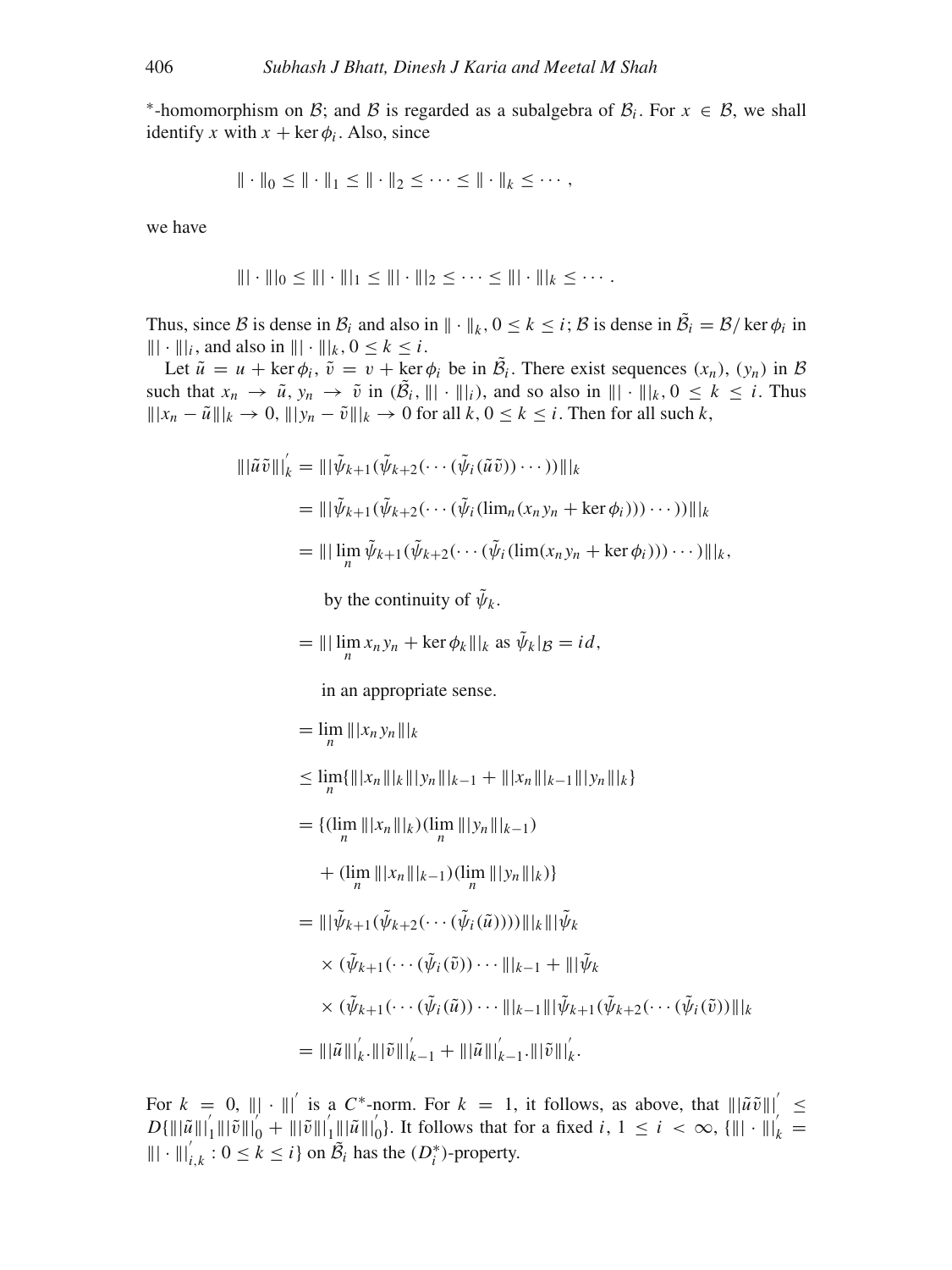Finally, we show that  $B = \lim_{\leftarrow} \tilde{B}_i$ . Let  $\mathcal{I}_i = \ker \phi_i$ . Since  $\{(\mathcal{B}_i, \psi_i), 1 \leq i < \infty\}$  forms an inverse limit sequence with  $B = \lim_{\longleftarrow} B_i$ , the chains  $\{(\mathcal{I}_i, \psi_i)\}\$ and  $\{(\tilde{\mathcal{B}}_i, \tilde{\psi}_i)\}\$ also form inverse limit sequences of Frechet algebras; and we have the following:



Let  $\tilde{\beta} := \lim_{\longleftarrow} \tilde{\beta}_i$ . We establish the desired assertion in the following three steps:

*Claim* 1. There exists a one-to-one homomorphism  $\Theta : \mathcal{B} \to \tilde{\mathcal{B}}$  having dense range. Let  $x \in \mathcal{B} = \lim_{n \to \infty} \mathcal{B}_i$ , say  $x = (x_i)$ , where  $x_i \in \mathcal{B}_i$ ,  $\psi_i(x_i) = x_{i-1}$  for all *i*. Take  $\tilde{x}_i$  (=  $(\tilde{x})_i$  =  $j_i(x_i) = x_i + \ker \phi_i \in \tilde{\mathcal{B}}_i$  for all *i*. Then  $\tilde{\psi}_i(\tilde{x}_i) = \tilde{\psi}_i(x_i + \ker \phi_i) = \psi_i(x_i) + \tilde{\psi}_i(x_i)$  $\ker \phi_{i-1} = x_{i-1} + \ker \phi_{i-1} = \tilde{x}_{i-1}$ . Hence by the definition of inverse limit, there exists an element *y*(=  $\tilde{x}$  say)∈  $\lim_{\longleftarrow} \tilde{B}_i = \tilde{B}$  such that  $y_i (= \tilde{\phi}_i(y) = \tilde{\phi}_i(\tilde{x}) = (\tilde{x})_i$ ) =  $\tilde{x}_i$ , say  $\tilde{x} =$  $(\tilde{x}_i)$ . This gives a map  $\Theta : \mathcal{B} \to \tilde{\mathcal{B}}, \Theta(x) = \tilde{x}$  as above. Clearly  $\Theta$  is a  $*$ -homomorphism. Further  $\Theta$  is one-to-one. For let  $x \in \mathcal{B}$  be such that  $\Theta(x) = \tilde{x} = 0$ . Then  $\tilde{x}_i = 0$  for all *i*. Thus  $x + \ker \phi_i = 0$ ,  $\phi_i(x) = 0$  for all *i*. Since  $x \in \mathcal{B}$ ,  $x = (\phi_i(x)) = \phi_i(x_i) = 0$ . Thus  $\Theta$  is one-to-one; and  $\mathcal{B} = \lim_{\leftarrow} \mathcal{B}_i$  is embedded, via the <sup>∗</sup>-isomorphism  $\Theta$ , in the Frechet algebra  $\lim_{\longleftarrow} \tilde{B}_i = \tilde{B}$  with  $\Theta$  having dense range. Clearly  $\Theta$  is continuous.

*Claim* 2. There exists a one-to-one continuous \*-homomorphism  $\Phi$  :  $\lim_{\leftarrow} \tilde{B}_i \to A$  having dense range.

Indeed, let  $\tilde{x} = (\tilde{x}_i) \in \lim_{\leftarrow} \tilde{\mathcal{B}}_i$ . Then  $\tilde{x}_i = x_i + \ker \phi_i$  for some  $x_i \in \mathcal{B}_i$  and  $\tilde{\psi}_i(\tilde{x}_i) =$  $\tilde{x}_{i-1}$ . Hence  $\psi_i(x_i) + \ker \phi_{i-1} = x_{i-1} + \ker \phi_{i-1}$ , and so, for all *i*,  $\phi_i(x_i) =$  $\phi_{i-1}(\psi_i(x_i)) = \phi_{i-1}(x_{i-1}) = y$  (say) in A. This defines a <sup>\*</sup>-homomorphism  $\Phi$ :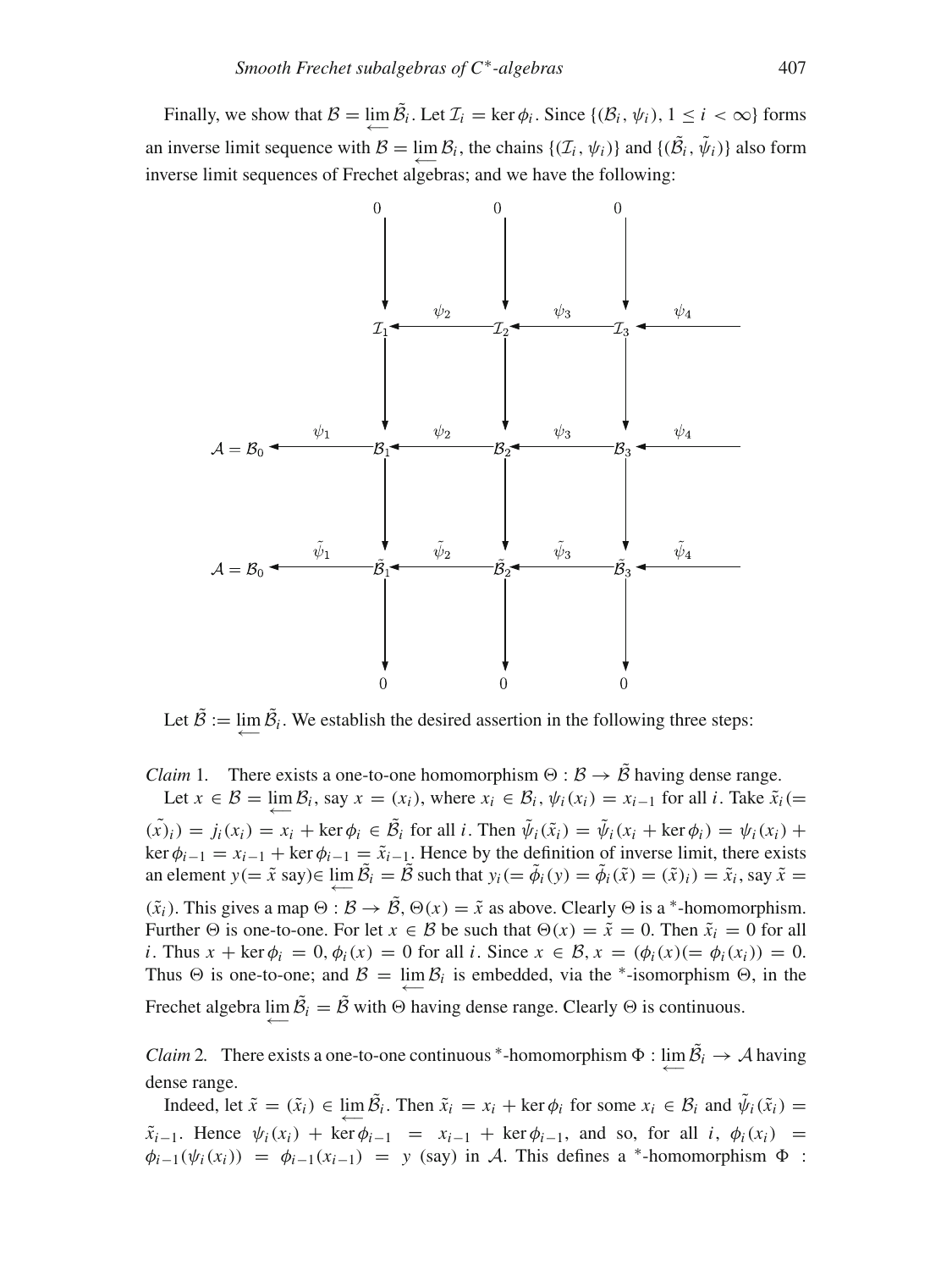$\lim_{\longleftarrow} \tilde{\mathcal{B}}_i \to \mathcal{A}, \Phi(\tilde{x}) = y.$  Further, if  $y = 0$ , then for all *i*,  $\phi_i(x_i) = 0, x_i \in \ker \phi_i, \tilde{x}_i = 0;$ and so  $\tilde{x} = (\tilde{x}_i) = 0$  showing that  $\Phi$  is one-to-one.

*Claim* 3.  $\Theta = \Phi = id$  the identity map.

For any *i*, let  $z \in \mathcal{I}_i$ . Then  $\phi_i(z) = 0$ . Since  $\phi_i = \phi_{i-1} \circ \psi_i$ ,  $\phi_{i-1}(\psi_i(z)) = 0$ , and so  $\psi_i(z) \in \text{ker } \phi_{i-1}$ . Thus  $\psi_i(\mathcal{I}_i) \subset \mathcal{I}_{i-1}$  for all *i*. Hence the sequence

 $\mathcal{I}_1 \stackrel{\psi_2}{\longleftarrow} \mathcal{I}_2 \stackrel{\psi_3}{\longleftarrow} \mathcal{I}_3 \stackrel{\psi_4}{\longleftarrow} \mathcal{I}_4 \longleftarrow \cdots$ 

is an inverse limit sequence. Let  $\mathcal{I} = \lim_{n \to \infty} \mathcal{I}_i$ . Then  $\mathcal{I}$  is a closed two-sided \*-ideal of  $B = \lim_{\longleftarrow} B_i$ . Also

$$
\mathcal{B}/\mathcal{I}=\lim_{\longleftarrow}\mathcal{B}_i/\mathcal{I}_i=\lim_{\longleftarrow}\tilde{\mathcal{B}}_i=\tilde{\mathcal{B}}.
$$

The natural quotient map  $\Pi : \mathcal{B} \to \mathcal{B}/\mathcal{I}$  is the map  $\Pi(x) = x + \mathcal{I} = (x_i + \mathcal{I}_i) = (\tilde{x}_i)$ . Thus  $\Pi = \Theta$ .

Thus  $\Pi$  is one-to-one; and  $\Theta$  is onto. It follows that  $\mathcal{I} = 0$ ; and so  $\Pi = \Theta = id$ . As a result, the map  $\Phi = id$ ; and it follows that  $B = \lim_{\leftarrow} B_i = \lim_{\leftarrow} \tilde{B}_i$ . This completes the proof of the theorem.

We apply the above theorem to discuss the smoothness properties of Frechet  $(D_{\infty}^*)$ algebras. When B is realized as an inverse limit of Banach \*-algebras  $B_k$  as  $B = \lim_{\leftarrow} B_k$ , the enveloping  $\sigma$ -*C*<sup>\*</sup>-algebra *C*<sup>\*</sup>( $\beta$ ) of  $\beta$  (which is the universal object, in the catagory of inverse limits of *C*∗-algebras, for bounded Hilbert space operator representations of B) is realized as the inverse limit of *C*<sup>∗</sup>-algebras as  $C^*(\mathcal{B}) = \lim_{\longleftarrow} C^*(\mathcal{B}_k)$  [\[11\]](#page-19-6). The Frechet algebra B is an *algebra with a C<sup>∗</sup>-enveloping algebra* if  $\overline{C^*(B)}$  is a  $C^*$ -algebra [\[7,](#page-19-9) [11](#page-19-6)]. This class of Frechet algebras arises in the study of several aspects in *C*∗-algebras [\[3\]](#page-19-10). Part (1) of the following gives ( $D_{\infty}^*$ )-algebra analogue of Theorem 5 of [\[14](#page-20-0)]. A subalgebra B of an algebra A is *spectrally invariant* in A if for every  $x \in B$ ,  $\text{sp}_B(x) = \text{sp}_A(x)$ 

## COROLLARY 3.2

*Let* B *be a Frechet* (*D*<sup>∗</sup> <sup>∞</sup>)*-subalgebra of a C*∗*-algebra* A*.*

- (1) If A has identity 1, then  $1 \in \mathcal{B}$  and  $(\mathcal{B}, \|\cdot\|_0)$  is a Q-normed algebra.
- (2) *The algebra* B *is hermitian*, *spectrally invariant in* A, *is closed under the holomorphic functional calculus of* A *and is an algebra with a C*∗*-enveloping algebra having*  $C^*(\mathcal{B}) = \mathcal{A}$ .

*Proof.* In view of the above theorem,  $B = \lim_{\leftarrow} \tilde{B}_k$  is an inverse limit of Banach  $(D_k^*)$ subalgebras  $\tilde{\mathcal{B}}_k$  of A. By Theorem 5, p. 404 of [\[14](#page-20-0)],  $1 \in \tilde{\mathcal{B}}_k$  for all k, hence  $1 \in \mathcal{B}$ . Also by the same result, the Banach algebra  $\tilde{\mathcal{B}}_k$  is spectrally invariant in A; and for any  $y \in \tilde{\mathcal{B}}_k$ , the spectra are same as  $\wp_{\tilde{\mathcal{B}}_k}(y) = \wp_{\mathcal{A}}(y)$  and the spectral radius in  $\tilde{\mathcal{B}}_k$  satisfies  $r_{\tilde{\mathcal{B}}_k}(y) \le ||y||_0$ . Now let  $x \in \mathcal{B}$  be realized as the coherent sequence  $x = (x_k)$  with each  $x_k \in \tilde{\mathcal{B}}_k$ , sp $\mathcal{B}(x) = \bigcup_k \text{sp}_{\tilde{\mathcal{B}}_k}(x_k)$  by [\[18\]](#page-20-6). Thus  $\text{sp}_{\mathcal{B}}(x) = \text{sp}_{\mathcal{A}}(x)$ ; and  $r_{\mathcal{B}}(x) = r_{\mathcal{A}}(x) \leq$  $||x||_0$ . Hence the normed algebra  $(B, || \cdot ||_0)$  is a *Q*-algebra. As the Frechet topology on B is finer than the  $\|\cdot\|_0$ -topology, the Frechet algebra  $(\mathcal{B}, \tau)$  is also a *Q*-algebra. Since a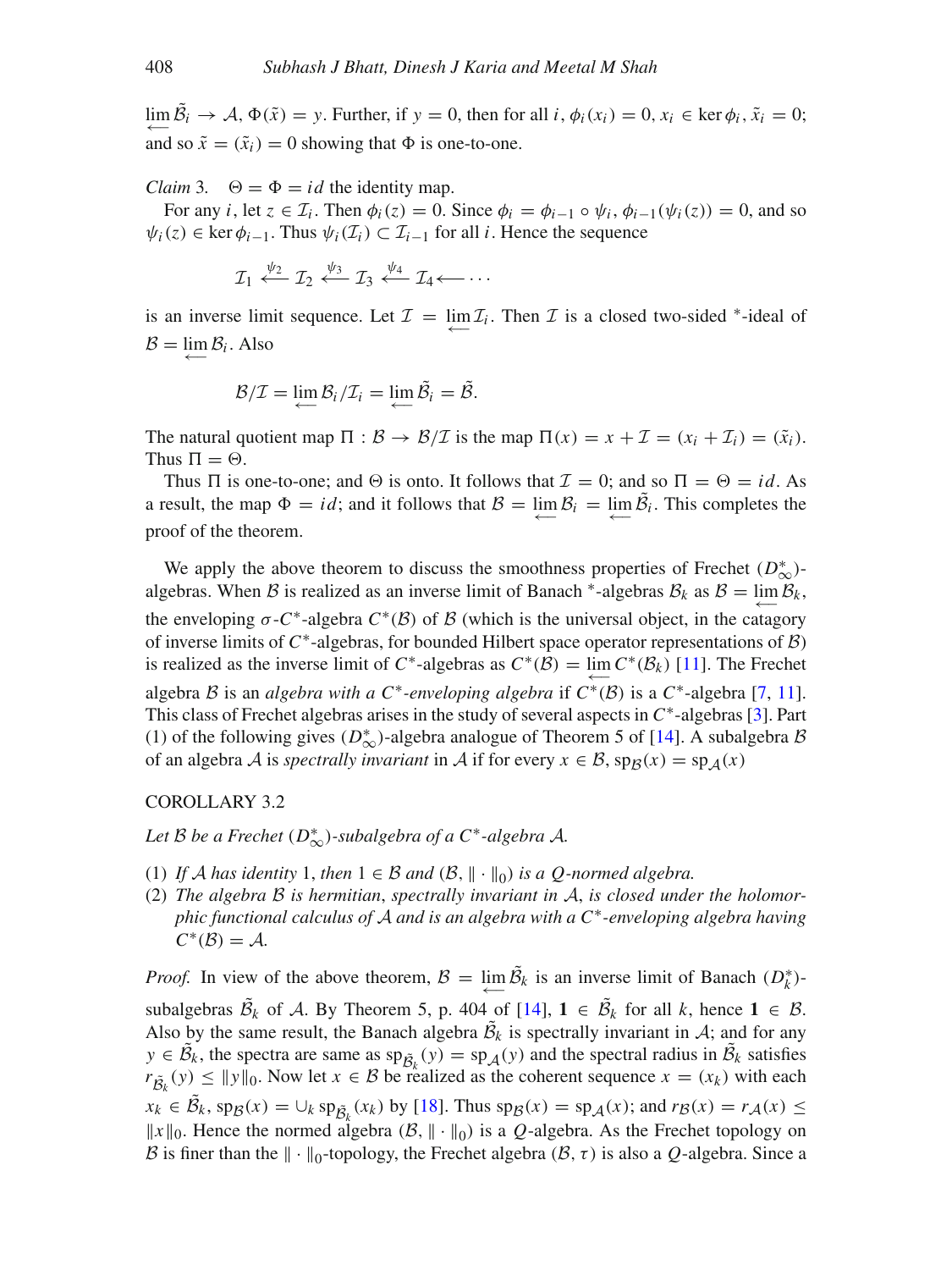Frechet *Q*-algebra is an algebra with a *C*∗-enveloping algebra [\[7](#page-19-9)], *C*∗(B) is a *C*∗-algebra; since  $C^*(\tilde{\beta}_k) = A$ , we have  $C^*(\beta) = A$ . It also follows from [\[4\]](#page-19-1) that  $\beta$  is closed under the holomorphic functional calculus of  $A$ .

By Theorem 12 of [\[14](#page-20-0)] and [\[5](#page-19-2)], each Banach ( $D_p^*$ )-subalgebra of a  $C^*$ -algebra as well as a differential Frechet <sup>∗</sup>-algebra defined by a differential norm is closed under the *C*∞ functional calculus for self-adjoint elements. The following includes both these results.

#### COROLLARY 3.3

*Let* B *be a Frechet* (*D*<sup>∗</sup> <sup>∞</sup>)*-subalgebra of a C*∗*-algebra* A*. Then* B *is closed under the C*∞*-functional calculus for self-adjoint elements of* A*.*

*Proof.* In the notations of the proof of Theorem 3.1,  $B = \lim_{\longleftarrow} \tilde{B}_k$  where each  $\tilde{B}_k$  is a Banach ( $D_k^*$ )-subalgebra of A, and  $\{\tilde{\psi}_k\}_{k=1}^\infty$  is a sequence of linking homomorphisms  $\tilde{\psi}_k$  :  $\tilde{\mathcal{B}}_k \to \tilde{\mathcal{B}}_{k-1}$ . Let  $x = x^* \in \mathcal{B}$  be described by a coherent sequence  $(x_k)$  with each  $x_k = x_k^* \in \mathcal{B}_k$  and  $\tilde{\psi}_k(x_k) = x_{k-1}$ . Since each of B and each  $\tilde{\mathcal{B}}_k$  are spectrally invariant and  $\hat{Q}$ -algebras, there is a closed bounded interval [a, b] in R such that sp<sub>A</sub>(x) =  $\sup_{\tilde{B}_k}(x_k) = \sup_{\tilde{B}}(x) \subset [a, b] \subset \mathbb{R}$ . We shall apply Theorem 12 of [\[14\]](#page-20-0) to each  $\tilde{B}_k$ . Let *f* be a  $C^{\infty}$ -function on [*a*, *b*]. By appropriate extension, we can assume that  $f \in$  $\mathcal{C}^{\infty}_{c}(\mathbb{R}) \subset S(\mathbb{R})$ , where  $S(\mathbb{R})$  is the Schwartz space. Hence its Fourier transform  $\widehat{f} \in S(\mathbb{R}) \subset I^{1}(\mathbb{R})$ . For any linear differential operator  $P(D)$  with constant co efficients  $S(\mathbb{R}) \subset L^1(\mathbb{R})$ . For any linear differential operator  $P(D)$  with constant co-efficients,<br> $(\widehat{P(D)f})(s) = P(s)\widehat{f}(s)$ : and  $g = P(D)f \in C^{\infty}(\mathbb{R})$ . Thus the conditions of Theorem  $(\widehat{P(D)f})(s) = P(s)\widehat{f}(s);$  and  $g = P(D)f \in C^{\infty}(\mathbb{R})$ . Thus the conditions of Theorem 12 of [14] are satisfied. Set  $w = f(x)$ . Then by the standard  $C^*$  algebra theory [20] and 12 of [\[14](#page-20-0)] are satisfied. Set  $y_k = f(x_k)$ . Then by the standard  $C^*$ -algebra theory [\[20](#page-20-5)] and as in Theorem 12 of  $[14]$ ,

$$
f(x) = \left(\frac{1}{2\pi}\right)^{1/2} \int_{-\infty}^{\infty} \hat{f}(s)e^{isx}ds \in \mathcal{A};
$$
  

$$
y_k = f(x_k) = (1/(2\pi)^{1/2}) \int_{-\infty}^{\infty} \hat{f}(s)e^{isx_k}ds \in \tilde{\mathcal{B}}_k.
$$

Now notice that  $(y_k)$  is a coherent sequence satisfying  $\tilde{\psi}_k(y_k) = y_{k-1}$  for all *k*. Indeed by continuity

$$
\tilde{\psi}_k(y_k) = \tilde{\psi}_k(f(x_k))
$$
\n
$$
= (1/(2\pi)^{1/2}) \int_{-\infty}^{\infty} \hat{f}(s) e^{is\tilde{\psi}_k(x_k)} ds
$$
\n
$$
= (1/(2\pi)^{1/2}) \int_{-\infty}^{\infty} \hat{f}(s) e^{isx_{k-1}} ds
$$
\n
$$
= f(x_{k-1}) = y_{k-1} = f(\tilde{\psi}_k(x_k)).
$$

Hence by the definition of inverse limit, there exists  $y \in B$  such that  $(y)_k = y_k = f(x_k)$ . Thus  $y = f(x) \in \mathcal{B}$ .

## PROPOSITION 3.4

*Let* B *be a Frechet* (*D*<sup>∗</sup> <sup>∞</sup>)*-subalgebra of a C*∗*-algebra* A*. Let* I *be a closed ideal of* A*.*

(1) Let A have identity **1***. Then*  $\mathcal{J} = \mathcal{I} \cap \mathcal{B}$  is a Frechet  $(D^*_{\infty})$ -subalgebra of  $\mathcal{I}$ *.*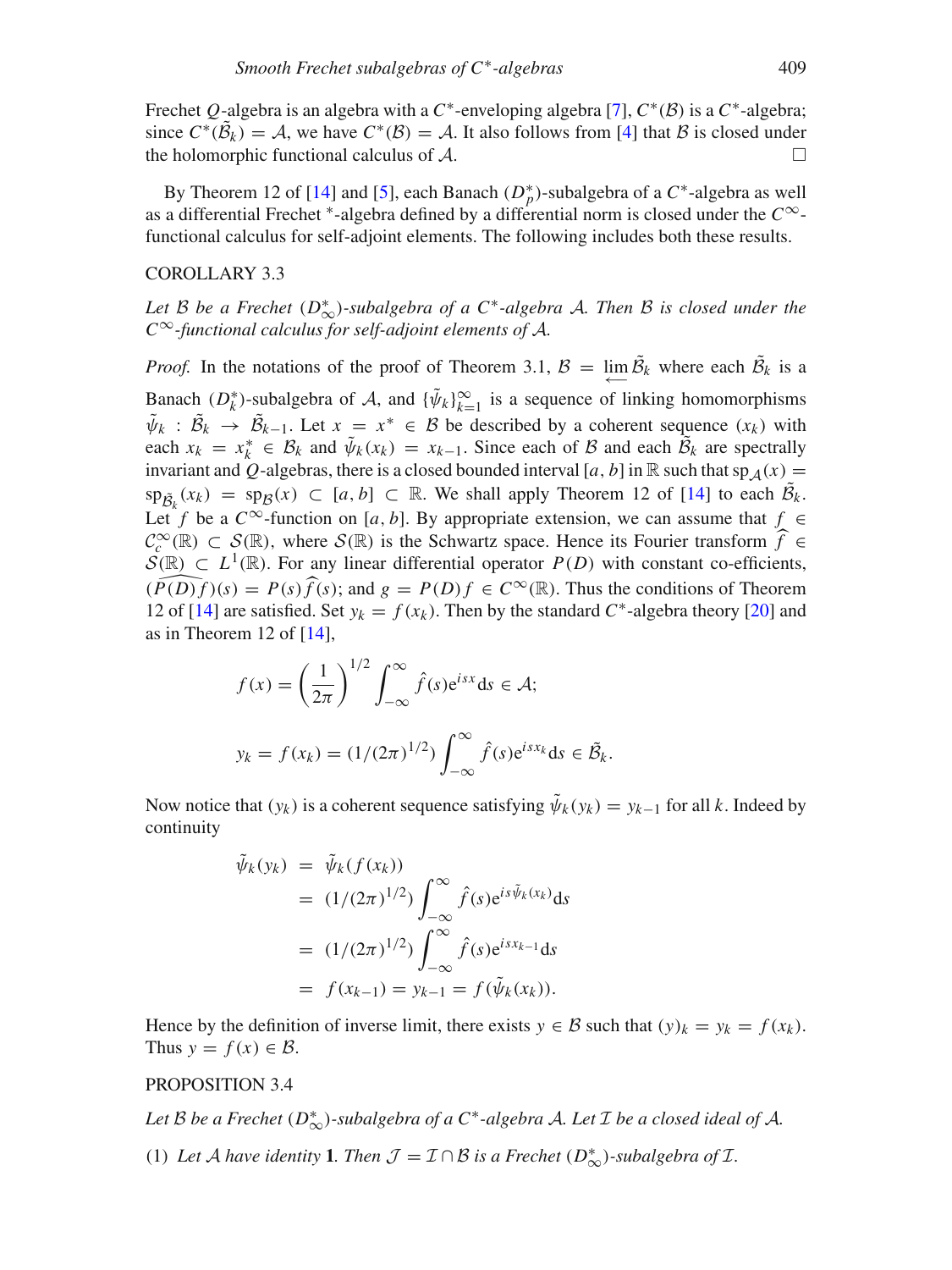(2) Let  $\{u_i\}$  be a bai for  $\mathcal I$  contained in  $\mathcal J$  which is also a bai for  $\mathcal J$  in the Frechet topology *of J* such that  $||1 - u_i||_j$  ≤ 1 *for all i, j. Then*  $\mathcal{B}/\mathcal{J}$  *is a Frechet* ( $D^*_{\infty}$ )-subalgebra of the *C*∗*-algebra* A/I*.*

*Proof.*

(1) By Corollary 3.2,  $1 \in \mathcal{B}$ . By Corollary 3.3,  $\mathcal{B}$  is closed under  $C^{\infty}$ -functional calculus of A. Hence by Remark, p. 274 of [\[13\]](#page-19-11), B is a locally normal *Q*∗-algebra, and Theorem 13 of [\[13\]](#page-19-11) applies by showing that  $\mathcal I$  is dense in  $\mathcal I$ , and (1) follows.

(2) Define  $\varphi : \mathcal{B}/\mathcal{J} \to \mathcal{A}/\mathcal{I}$  by  $\varphi(x + \mathcal{J}) = x + \mathcal{I}$ . Clearly,  $\varphi$  is an injective  $*$ homomorphism. Thus we identify  $\mathcal{B}/\mathcal{J}$  with the <sup>∗</sup>-subalgebra  $\varphi(\mathcal{B}/\mathcal{J})$  of  $\mathcal{A}/\mathcal{I}$ . The  $C^*$ norm on  $A/\mathcal{I}$  is  $||x + \mathcal{I}||_0 = \inf{||x + y||_0 : y \in \mathcal{I}}$ , which induces a  $C^*$ -norm on  $\mathcal{B}/\mathcal{J}$ . As the ideal  $\mathcal J$  is closed in  $\mathcal B$  in each norm  $\|\cdot\|_i$ , the quotient norms on  $\mathcal B/\mathcal J$  defined as  $||x + \mathcal{J}||_i = \inf{||x + y||_i : y \in \mathcal{J}}$  make  $\mathcal{B}/\mathcal{J}$  a Frechet algebra. Since  $\mathcal{B}$  is dense in A,  $B/\mathcal{J}$  is dense in  $\mathcal{A}/\mathcal{I}$ . Let  $x \in \mathcal{B}$  and  $j \ge 0$  be fixed. Then for all  $z \in \mathcal{I} \cap \mathcal{B}$ , the fact that  $u_i$  is a bounded approximate identity for the Frechet topology on  $\mathcal J$  implies that

$$
\limsup_{i} \|x - xu_{i}\|_{j} = \limsup_{i} \|x - xu_{i} - zu_{i} + z\|_{j}
$$
  
= 
$$
\limsup_{i} \|(x + z)(1 - u_{i})\|_{j} \le \|x + z\|_{j}.
$$

Consequently, for each  $x \in \mathcal{B}$ ,

$$
||x + \mathcal{J}||_j = \inf\{||x + z||_j : z \in \mathcal{J}\}
$$
  
\n
$$
\leq \liminf_{i} ||x - xu_i||_j
$$
  
\n
$$
\leq \limsup_{i} ||x - xu_i||_j \leq \inf\{||x + z||_j : z \in \mathcal{J}\} = ||x + \mathcal{J}||_j
$$

and hence

<span id="page-17-0"></span>
$$
||x + \mathcal{J}||_j = \inf{||x + z||_j : z \in \mathcal{J}} = \lim_{i} ||x - xu_i||_j
$$
 (3.1)

the limit exists due to the above. Thus for  $x, y \in \mathcal{B}$ ,

$$
||(x+J)(y+J)||_j = ||xy+J||_j = \inf{||xy+z||_j : z \in \mathcal{J}}
$$
  
\n
$$
\le ||xy-xu_i y - xyu_i + xu_i yu_i||_j
$$
  
\n
$$
= ||(x-xu_i)(y-yu_i)||_j
$$
  
\n
$$
\le D_j(||x-xu_i||_j ||y-yu_i||_{j-1})
$$
  
\n
$$
+ ||x-xu_i||_{j-1} ||y-yu_i||_j).
$$

Taking limits over  $i$  and using  $(3.1)$ ,

$$
||(x+J)(y+J)||_{j} \le D_{j}(||x+J||_{j}||y+J||_{j-1}+||x+J||_{j-1}||y+J||_{j}).
$$
\n(3.2)

This completes the proof.  $\Box$ 

In fact, by Theorem 13(ii) of [\[13](#page-19-11)], if  $\mathcal A$  and  $\mathcal B$  are as above and if  $\mathcal A$  is unital, then  $\mathcal{I} \to \mathcal{I} \cap \mathcal{B}$  is a one-to-one correspondence between the set of all closed ideals of A and the set of all  $\|\cdot\|_0$ -closed ideals of  $\beta$ . The following explains what happens in case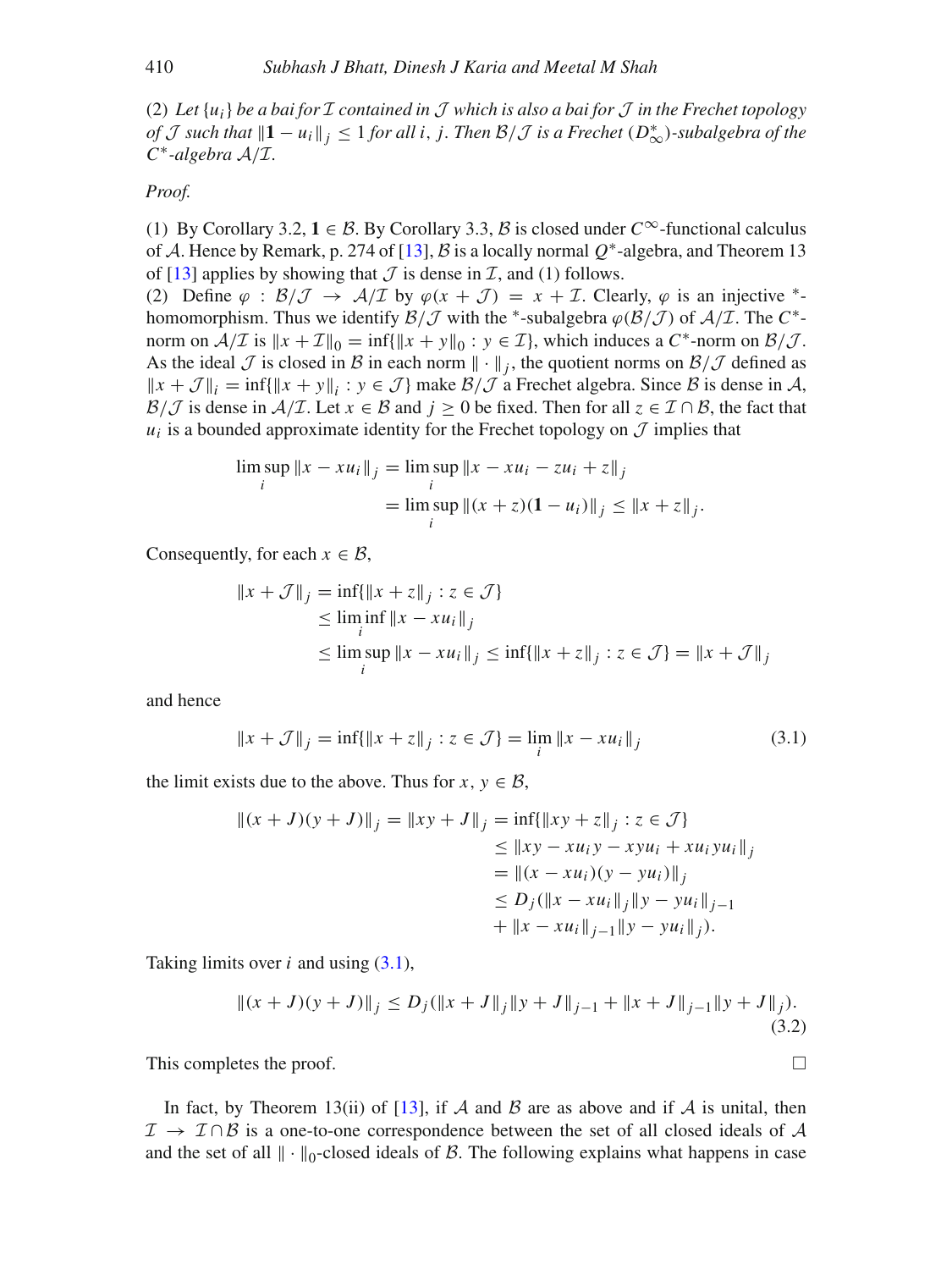of  $C^{\infty}[0, 1] = \bigcap_{k=0}^{\infty} C^k[0, 1]$ . Recall that a norm  $|\cdot|$  on a normed algebra  $(\mathcal{X}, \|\cdot\|)$  is closable with respect to  $\|\cdot\|$  if the identity map  $id : (\mathcal{X}, |\cdot|) \to (\mathcal{X}, \|\cdot\|)$  is closable.

## PROPOSITION 3.5

Let  $(\mathcal{B}, \{\|\cdot\|_n\})$  be a Frechet  $(D^*_{\infty})$ -subalgebra of a  $C^*$ -algebra  $(\mathcal{A}, \|\cdot\|_0)$  such that the *following hold*:

(1)  $\|\cdot\|_0 \leq \|\cdot\|_1 \leq \|\cdot\|_2 \leq \cdots \leq \|\cdot\|_n \leq \cdots$ (2) *Each*  $\|\cdot\|_n$  *is closable with respect to*  $\|\cdot\|_0$ *.* 

*Then there exists a decreasing sequence* B*<sup>n</sup> of Banach* <sup>∗</sup>*-algebras such that for each n*,  $\mathcal{B}_n$  *is a Banach* ( $D_n^*$ )-subalgebra of A and  $\mathcal{B} = \bigcap_{n=0}^{\infty} \mathcal{B}_n$  topologically as well.

*Proof.* Let the Banach \*-algebra  $\mathcal{B}_n$  be the completion of  $(\mathcal{B}, \|\cdot\|_n)$ . Let  $\psi_n : \mathcal{B}_{n+1} \to$  $B_n$  be the contractive <sup>\*</sup>-homomorphism obtained by the extension by continuity of the identity map on *B*. By the general theory of Frechet algebras [\[18\]](#page-20-6),  $B = \lim_{\leftarrow} B_n$ . The closability condition implies that each  $\mathcal{B}_n$  is a subalgebra of A. Indeed, since  $||\cdot||_0 \le$ *|∙ |<sub><i>n*</sub></sub> for all *n*, the identity map on *B* extends as continuous \*-homomorphism  $\phi_n$  :  $\mathcal{B}_n$  → A. Let  $x \in \text{ker } \phi_n$ . Then for some sequence  $(x_k)$  in  $\mathcal{B}, \|x_k - x\|_n \to 0$  and  $x_k = \phi_n(x_k) \to$  $\phi_n(x) = 0$  in  $\|\cdot\|_0$ . By closability,  $\|x_k\|_n \to 0$  as  $k \to \infty$ . It follows that  $x = 0$  so that ker  $\phi_n = 0$ , and  $\mathcal{B}_n \subset \mathcal{A}$ . Further the closability of each  $\|\cdot\|_n$  with respect to  $\|\cdot\|_0$ implies that for any  $m < n$ ,  $\|\cdot\|_n$  is closable with respect to  $\|\cdot\|_m$ ; hence  $\mathcal{B}_n \subset \mathcal{B}_m$ . Thus the above inverse limit sequence become

$$
\cdots \subset \mathcal{B}_{k+1} \subset \mathcal{B}_k \subset \cdots \subset \mathcal{B}_2 \subset \mathcal{B}_1 \subset \mathcal{B}_0 = \mathcal{A}
$$
  
and 
$$
\mathcal{B} = \lim_{n \to \infty} \mathcal{B}_n = \bigcap_{n=0}^{\infty} \mathcal{B}_n.
$$

## PROPOSITION 3.6

*For i* = 1, 2, *let*  $B_i$  *be a Frechet* ( $D^*_{\infty}$ )-subalgebra of a C<sup>∗</sup>-algebra  $A_i$ . Let  $\phi : B_1 \to B_2$ *be a homomorphism. Then the following hold*:

- (1) φ *is C*∗*-norm decreasing.*
- (2)  $\phi$  *extends uniquely to a C<sup>\*</sup>-algebra homomorphism from*  $A_1 \rightarrow A_2$ .
- (3)  $\phi$  *is continuous in the*  $(D^*_{\infty})$  *structures of*  $\mathcal{B}_1$  *and*  $\mathcal{B}_2$ *.*
- (4) *If*  $\phi$  *is injective, then*  $\phi$  *is an isometry for the respective*  $C^*$ *-norms.*
- (5)  $B_2 \cap \phi(A_1)$  *is a Frechet* ( $D^*_{\infty}$ )-subalgebra of the C<sup>\*</sup>-algebra  $\phi(A_1)$ . Also  $\phi(B_1)$  *is a Frechet* ( $D^*_{\infty}$ )-subalgebra of  $\phi(\mathcal{A}_1)$  *in the quotient topology from*  $\mathcal{B}_1$ / ker  $\phi$ .

*Proof.* For any  $x \in B_1$  and with  $\|\cdot\|_0$  denoting the respective  $C^*$ -norms, we have  $\|\phi(x)\|_0^2 = \|\phi(x^*x)\|_0 = r_{\mathcal{A}_2}(\phi(x^*x)) = r_{\mathcal{B}_2}(\phi(x^*x)) \le r_{\mathcal{B}_1}(x^*x) = r_{\mathcal{A}_1}(x^*x)$  $||x^*x||_0 = ||x||_0^2$  (by the spectral invariance of  $B_2$  in  $A_2$ ). This proves (1) from which (2) is immediate.

The assertion (3) follows from a closed graph argument. Indeed, let  $(x_n)$  be a sequence in  $\mathcal{B}_1$  such that  $x_n \to x \in \mathcal{B}_1$  and  $\phi(x_n) \to y \in \mathcal{B}_2$  in their respective Frechet topologies. Then  $||x_n - x||_0 \to 0$ . By (1),  $||\phi(x_n) - y||_0 \to 0$ . Hence  $y = \phi(x)$  and  $\phi$  is continuous in the respective  $(D^*_{\infty})$ -structures.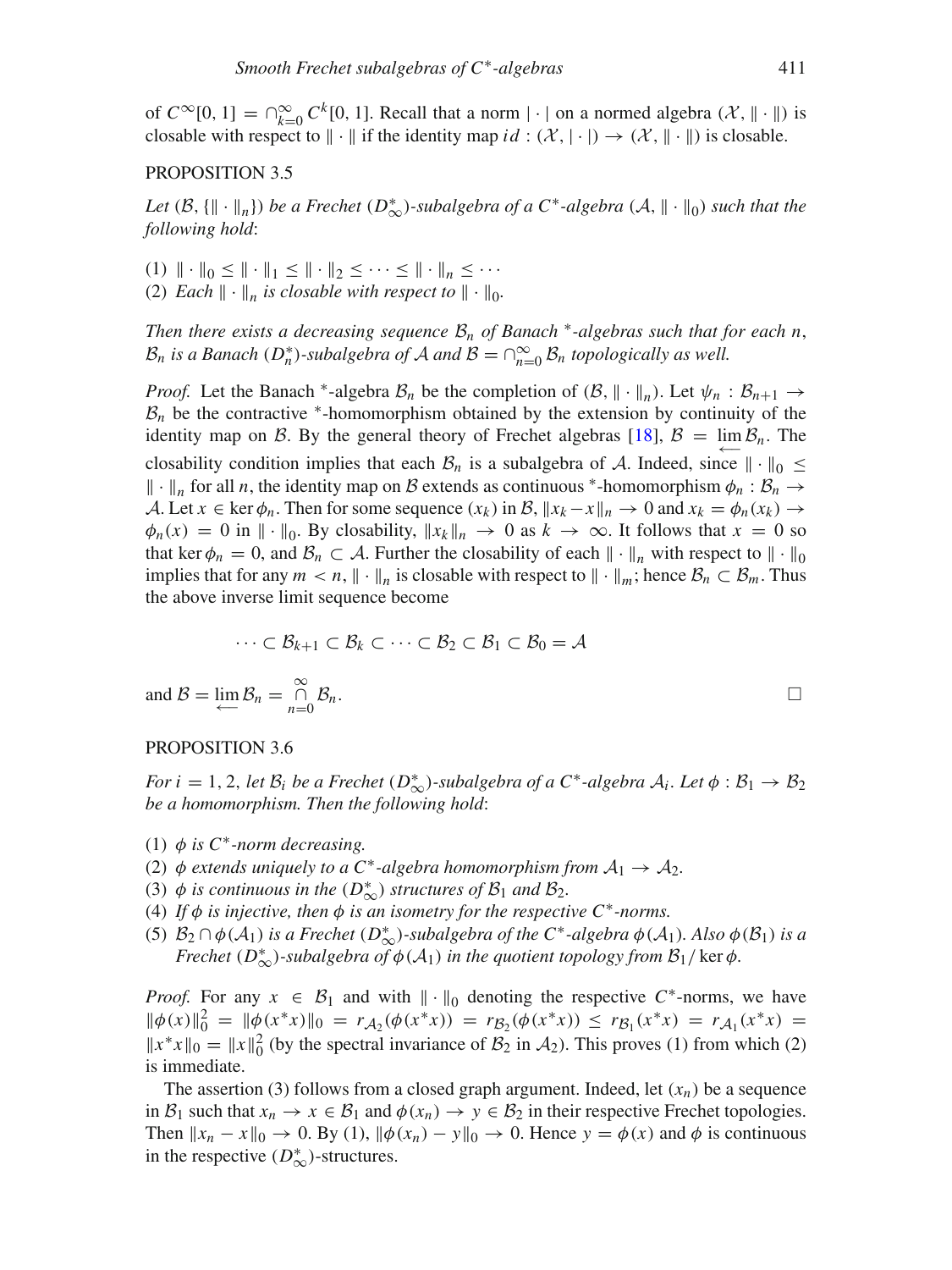For (4), let  $\phi$  be injective. Now  $\phi$  extends as a  $C^*$ -norm decreasing \*-homomorphism  $\tilde{\phi}$  :  $A_1 \rightarrow A_2$  and  $\phi(A_1)$  is a *C*<sup>\*</sup>-subalgebra of  $A_2$ . Let  $\mathcal{J} = \ker \tilde{\phi}$ . By Proposition 3.4,  $\mathcal{B}_1 \cap \mathcal{J}$  is dense in  $\mathcal{J}$ . Since  $\mathcal{B}_1 \cap \mathcal{J} = 0$ ,  $\mathcal{J} = 0$ . Thus  $\tilde{\phi}$  is injective; by standard *C*<sup>\*</sup>-theory,  $\tilde{\phi}$  and so  $\phi$  is an isometry for *C*<sup>\*</sup>-norms.

For (5), notice that  $\mathcal{B}_2 \cap \phi(\mathcal{A}_1)$  is complete in the relative topology  $\tau_2$  from the Frechet algebra topology of  $\mathcal{B}_2$ . For, let  $(y_n) \subset \mathcal{B}_2 \cap \phi(A_1)$  be a  $\tau_2$ -Cauchy sequence. Since  $\phi(\mathcal{A}_1)$  is a *C*<sup>\*</sup>-subalgebra of  $\mathcal{A}_2$ , there exists  $y \in \phi(\mathcal{A}_1)$  such that  $||y_n - y||_0 \to 0$ . By the completeness of  $(\mathcal{B}_2, \tau_2)$ , there exists  $z \in \mathcal{B}_2$  such that  $y_n \tau_2$ -converges to *z*. Thus  $y = z \in \mathcal{B}_2 \cap \phi(\mathcal{A}_1)$ ; and  $(\mathcal{B}_2 \cap \phi(\mathcal{A}_1), \tau)$  is a Frechet algebra. Now  $\phi(\mathcal{B}_1) \subset \mathcal{B}_2 \cap \phi(\mathcal{A}_1)$ and  $\phi(\mathcal{B}_1)$  is dense in the *C*<sup>∗</sup>-algebra  $\phi(\mathcal{A}_1)$ ; and so  $\mathcal{B}_2 \cap \phi(\mathcal{A}_1)$  is dense in  $\phi(\mathcal{A}_1)$  and is a Frechet ( $D^*_{\infty}$ )-subalgebra of  $\phi(A_1)$ . Now with the relative topology,  $B_1/\text{ker}(\phi|_{B_1})$  is a Frechet  $D^*_{\infty}$  subalgebra of the quotient  $C^*$ -algebra  $\mathcal{A}_1$ / ker  $\phi$ . The remaining conclusion follows in the light of natural isomorphisms.

## **Acknowledgements**

The authors gratefully acknowledge the UGC support under UGC-SAP-DRS programme F-510/5/DRS/2004 (SAP-I) as well as F-510/3/DRS/2009 (SAP-II) to the Department of Mathematics, Sardar Patel University. The first author is grateful to NBHM, DAE for a Visiting Professorship at SPU.

## **References**

- <span id="page-19-8"></span>[1] Arhippainen J and Muller V, Norms on unitization of Banach algebras revisited, *Acta. Math. Hungar.* **114** (2007) 201–204
- <span id="page-19-3"></span>[2] Bhatt S J, Topological Algebras and Differential Structures in *C*∗–algebras, in: Topological Algebras and Applications Contemporary Mathematics (eds) A Mallios and M Hiralampadou (2007) (Providence, RI: American Math. Soc.) vol. 427, pp. 67–87
- <span id="page-19-10"></span>[3] Bhatt S J, Topological algebras with *C*∗-enveloping algebras II, *Proc. Indian Acad. Sci. (Math. Sci.)* **111** (2001) 65–94
- <span id="page-19-1"></span>[4] Bhatt S J, Inoue A and Ogi H, Spectral invariance, *K*-theory isomorphism and differential structure in *C*∗-algebras, *J. Oper. Theory* **49** (2003) 389–405
- <span id="page-19-2"></span>[5] Bhatt S J, Inoue A and Ogi H, Differential structure in *C*∗-algebras, *J. Oper. Theory* **66(2)** (2011) 301–334
- [6] Bhatt S J, Inoue A and Ogi H, Unbounded *C*∗-seminorms and unbounded *C*∗-spectral algebras, *J. Oper. Theory* **45** (2009) 53–80
- <span id="page-19-9"></span>[7] Bhatt S J and Karia D J, Topological <sup>∗</sup>-algebras with *C*∗-enveloping algebras, *Proc. Indian Acad. Sci. (Math. Sci.)* **102** (2011) 65–94
- <span id="page-19-0"></span>[8] Blackadar B and Cuntz J, Differential Banach algebras and smooth subalgebras of *C*∗-algebras, *J. Oper. Theory* **26** (1991) 255–282
- <span id="page-19-4"></span>[9] Bratteli O, Derivations, dissipations and group actions on *C*∗-algebras, Lecture Notes in Mathematics No. 229 (1986) (Springer Verlag)
- <span id="page-19-5"></span>[10] Connes A, Noncommutative Geometry (1990) (Academic Press)
- <span id="page-19-6"></span>[11] Fragoulopoulou M, Topologial Algebras with Involution, North Holland Math. Studies 200 (2007) (Elsevier)
- <span id="page-19-7"></span>[12] Gaur A K and Kovarik Z V, Norms on unitization of Banach algebras, *Proc. Am. Math. Soc.* **117** (1993) 111–113
- <span id="page-19-11"></span>[13] Kissin E and Shulman V, Dense *Q*-subalgebras of Banach and *C*∗-algebras and unbounded derivations of Banach and *C*∗-algebras, *Proc. Edinberg Math. Soc.* **36** (1993) 261–276